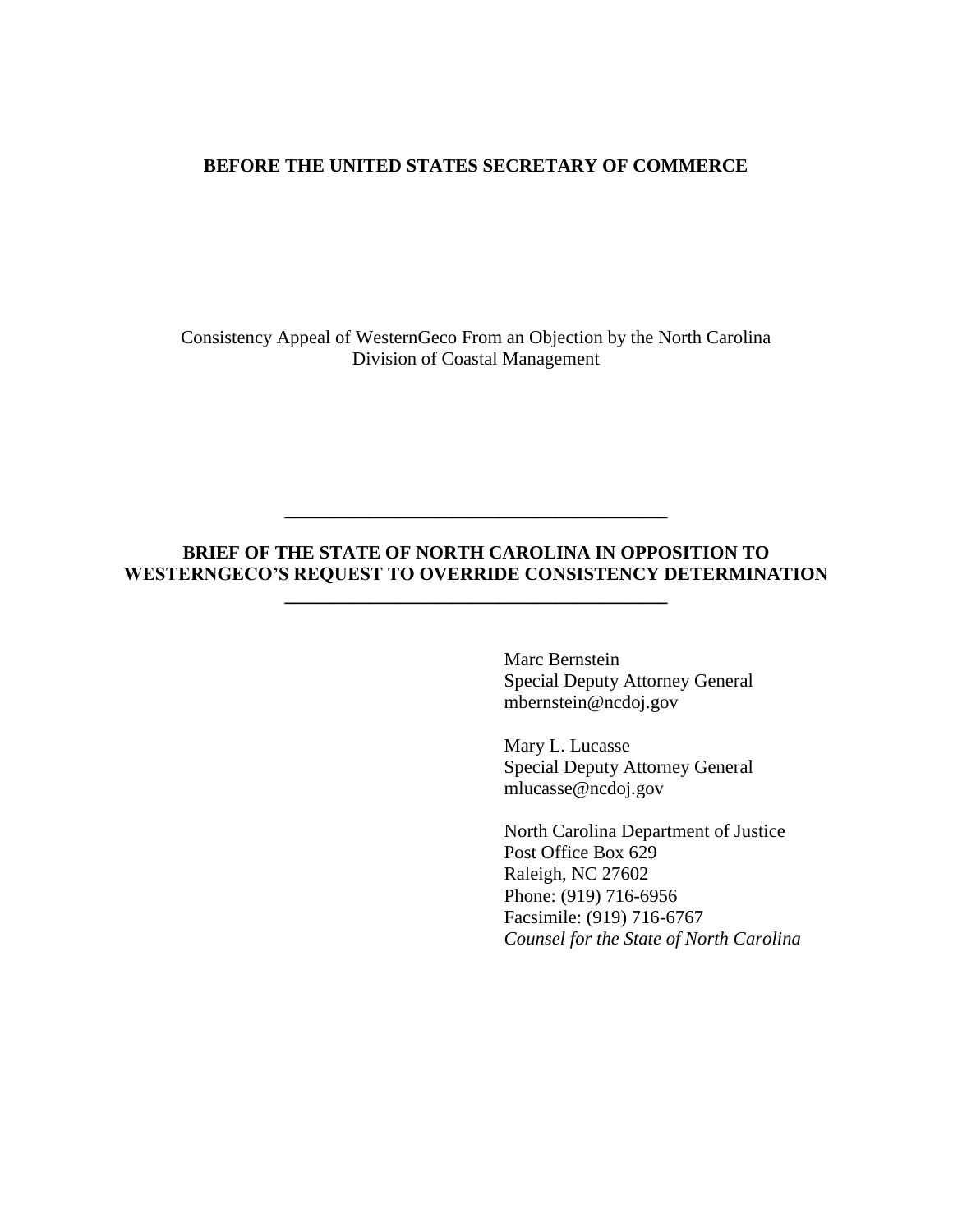# **TABLE OF CONTENTS**

| THE APPELLANT CANNOT MEET ITS BURDEN TO WARRANT<br>$\mathbf{I}$ .                                                                                       |
|---------------------------------------------------------------------------------------------------------------------------------------------------------|
|                                                                                                                                                         |
| The State's position on any previous consistency certifications is<br>B.<br>irrelevant, and even if it were relevant, it is not a cause for dismissal10 |
| THE ACTIVITY IS NOT CONSISTENT WITH THE OBJECTIVES OF<br>$\Pi$ .                                                                                        |
| The activity does not further the national interest as articulated in $\S$<br>A.                                                                        |
| Any national interest that may be furthered by the activity does not<br>B.<br>outweigh the adverse coastal effects, when those effects are              |
|                                                                                                                                                         |
|                                                                                                                                                         |
| <b>APPENDIX</b>                                                                                                                                         |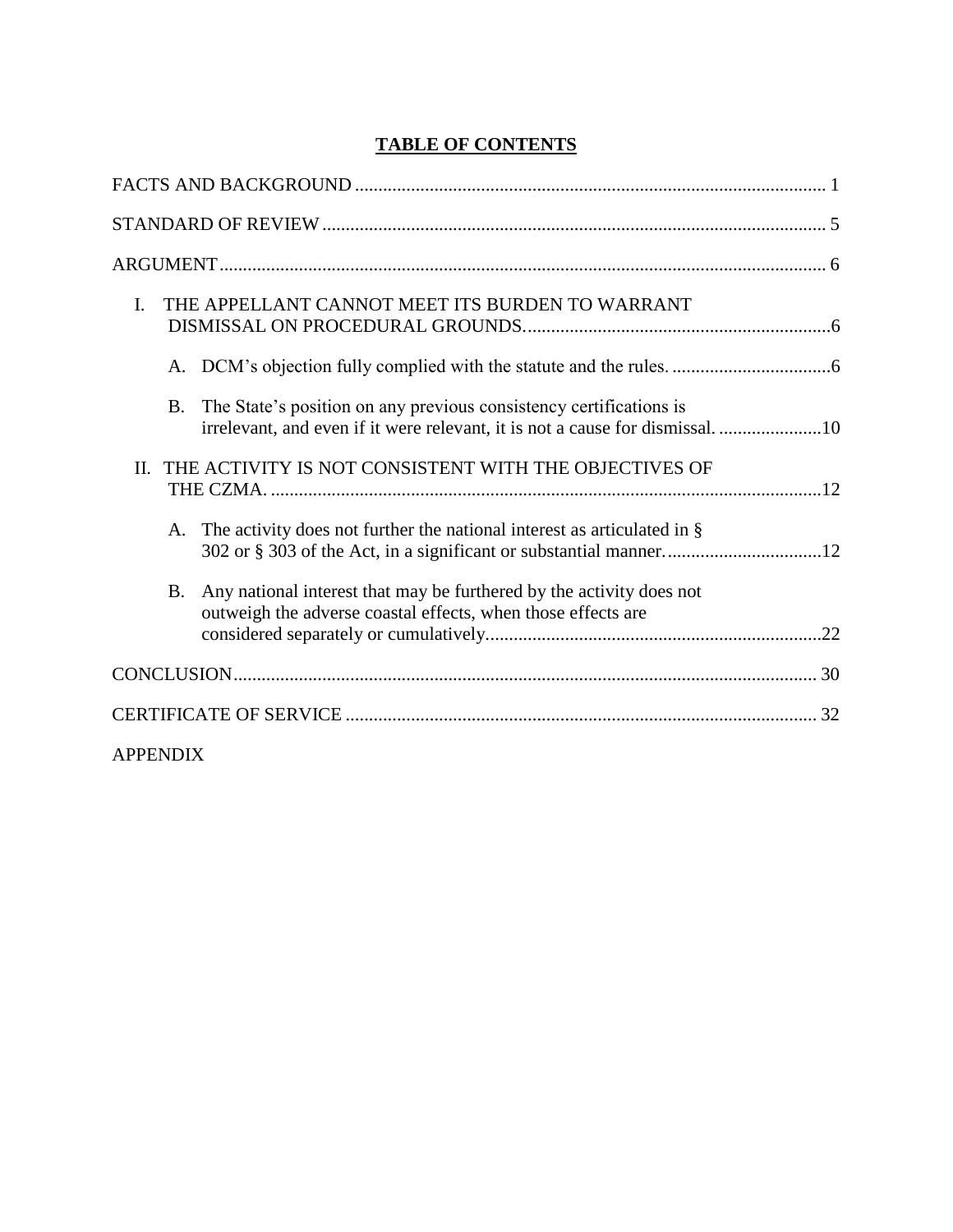The State of North Carolina, on behalf of itself and its Division of Coastal Management ("DCM"), submits that, for the following reasons, the Secretary of Commerce ("Secretary") should decline to override DCM's objection to the appellant's consistency certification.

#### **FACTS AND BACKGROUND**

<span id="page-2-0"></span>On April 9, 2014, the appellant applied to the Bureau of Ocean Energy Management ("BOEM") for a permit to conduct geophysical exploration on the outer continental shelf ("OCS"). CR Doc. 8 (application number  $E14-004$ ).<sup>1</sup> The appellant's planned survey area would span from roughly the southern border of South Carolina to the northern border of Virginia, encompassing an expanse off the coast of North Carolina. E.g., CR Doc. 8 at 7.

At least four other companies (Ion/GX Technology Corp., CGG Services (US) Inc., TGS, and Spectrum Geo, Inc. (hereinafter, the "other applicants")) also applied around the same time for geophysical exploration permits to conduct similar activities. The proposed survey areas for the five companies, including the appellant's, substantially overlap. SR Doc. K.

On August 20, 2014, DCM requested approval from the National Oceanic and Atmospheric Administration ("NOAA") to review the applications of the appellant and the other applicants as "unlisted" activities pursuant to the Coastal Zone Management Act ("CZMA" or "the Act"), 16 U.S.C. § 1451 et seq. NCR Doc. 1. In support of its request, DCM submitted that the geophysical exploration activities proposed by the five companies (including the appellant) "may result in reasonably foreseeable effects to, among other coastal uses or resources, commercial and recreational fisheries." NCR Doc. 2 at 6. NOAA approved this request. Id. at 8.

<sup>1</sup> Please refer to the State's letter of December 3, 2019 for an explanation of the format for record citations that the State has used in this brief.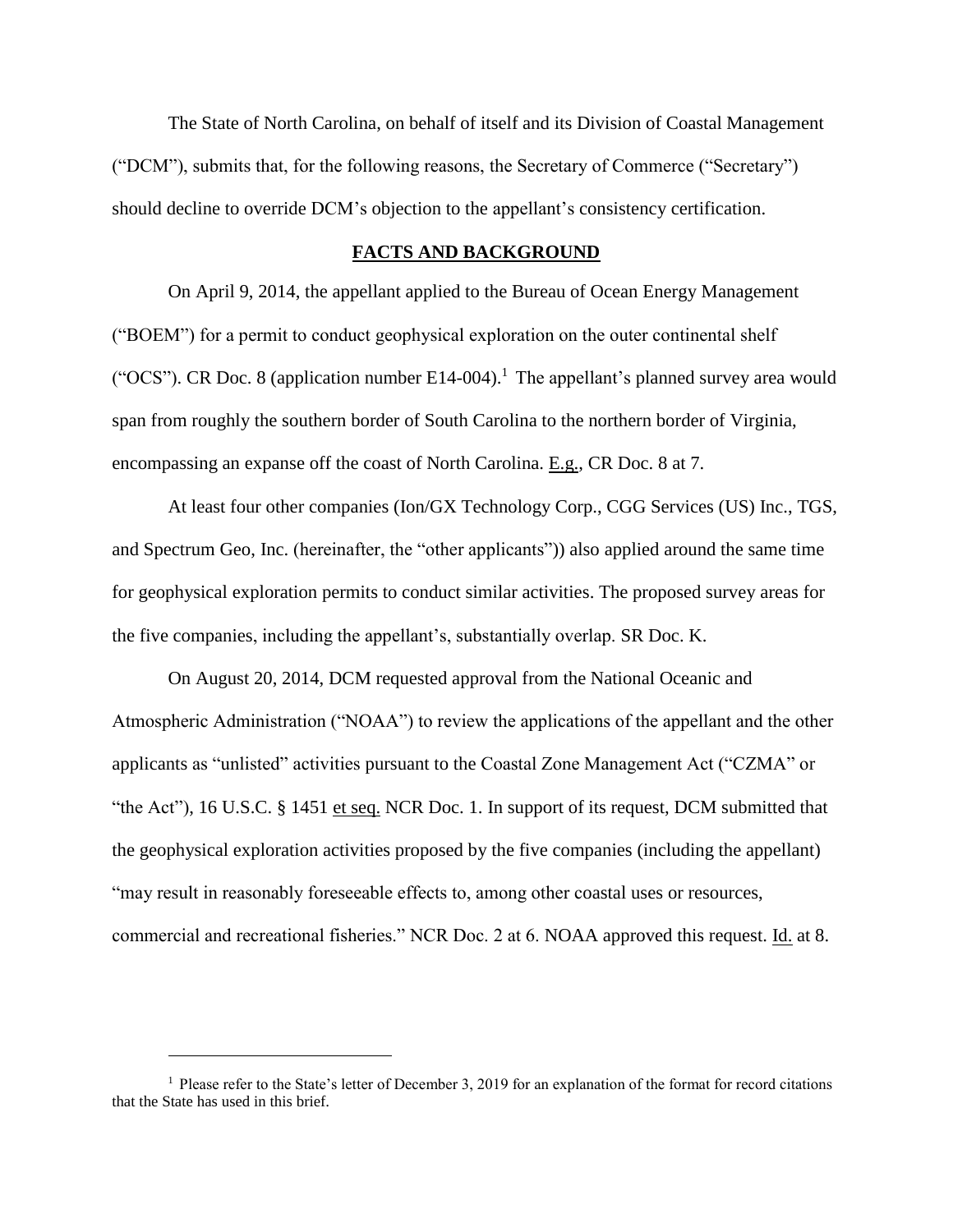Therefore, the five permit applicants were required to submit CZMA consistency certifications to North Carolina.

In early 2015, the State received consistency determinations from the other applicants, but not from the appellant. By mid-2015, the State had concurred with these certifications with conditions. SR Docs. A-D.

On January 6, 2017, BOEM denied the applications of all five companies. CR Doc. 9.

On April 28, 2017, the President issued Executive Order 13,795, titled "Implementing an America-First Offshore Energy Strategy." 82 Fed. Reg. 20,815 (May 3, 2017). This order directed the Secretaries of Commerce and the Interior to take several steps to expedite exploration and development of the OCS, including areas off North Carolina's coast. Id. at 20,815-17. The Secretary of the Interior followed three days later with Order No. 3350, which directed BOEM to "[e]xpedite consideration of appealed, new, or resubmitted seismic permitting applications for the Atlantic." SR Doc. L at 2. Pursuant to this order, BOEM wrote to the appellant that BOEM had "rescind[ed] the denial of permit application number E14-004 and resume[d] its evaluation." CR Doc. 10 at 1. The other applicants received similar letters.

In December 2017, DCM informed the other applicants that "new information now available to the State raises additional, different, and significant concerns regarding harms to the State's resources that may be caused by [the] proposed . . . surveys." SR Docs. M-P at 6. All of this new information was developed after the State concurred in the other applicant's consistency certifications. Therefore, the State requested that each of the other applicants submit supplemental consistency certifications. Id.; see also 15 C.F.R. § 930.66. DCM followed with a letter to BOEM requesting that BOEM not issue exploration permits until the other applicants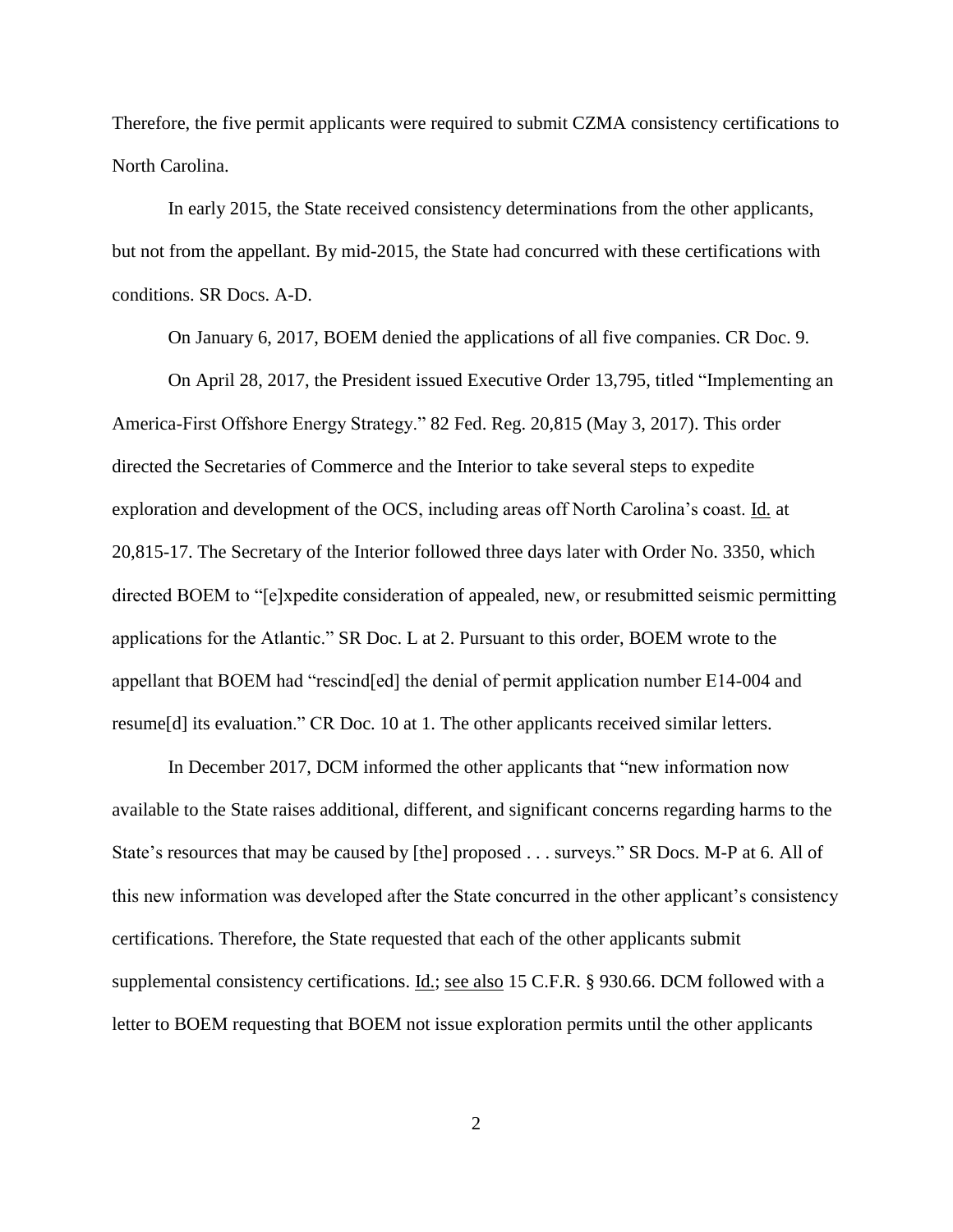complied with the supplemental consistency process. SR Doc. F. To date, the other applicants have yet to submit supplemental consistency certifications.

In order for BOEM to issue the geophysical exploration permits at issue here, the companies not only need to comply with the CZMA's consistency process, the applicants also need approval from the National Marine Fisheries Service ("NMFS") pursuant to the Marine Mammal Protection Act to "take" marine mammals. See 16 U.S.C. § 1371(a)(5)(D). On November 30, 2018 NMFS issued Incidental Harassment Authorizations ("IHA") to all five companies under the Marine Mammal Protection Act. E.g., CR Doc. 3. Several entities (including North Carolina) sued the Secretary, NMFS, and others, alleging that the IHAs were erroneously issued. S.C. Coastal Conservation League v. Ross, No. 2:18-cv-3326-RMG (D.S.C. filed Dec. 11, 2018). That litigation remains pending in federal district court. BOEM has yet to take any further action on any of the pending applications for exploration permits.

Meanwhile, areas off the coast of North Carolina remain off limits to oil and gas development because they are not included in any leasing program under the Outer Continental Shelf Lands Act ("OCSLA"), 43 U.S.C. § 1331 et seq. On June 28, 2017, BOEM initiated a process under OCSLA to develop a new program for the leasing of oil and gas rights in the OCS by issuing a request for information and comments. 82 Fed. Reg. 30,886 (July 3, 2017). On December 11, 2017, BOEM announced the availability of the Draft Proposed Program for the 2019-2024 Outer Continental Shelf Oil and Gas Leasing Program ("DPP"). 83 Fed. Reg. 829 (Jan. 8, 2018). The DPP proposes to open to leasing nearly all areas off the coast of the continental United States, including the area off North Carolina's coast. The Department of the Interior is still several steps from finalizing a lease plan. The DPP must be followed by a proposed program, a proposed final program, a full environmental impact statement, and final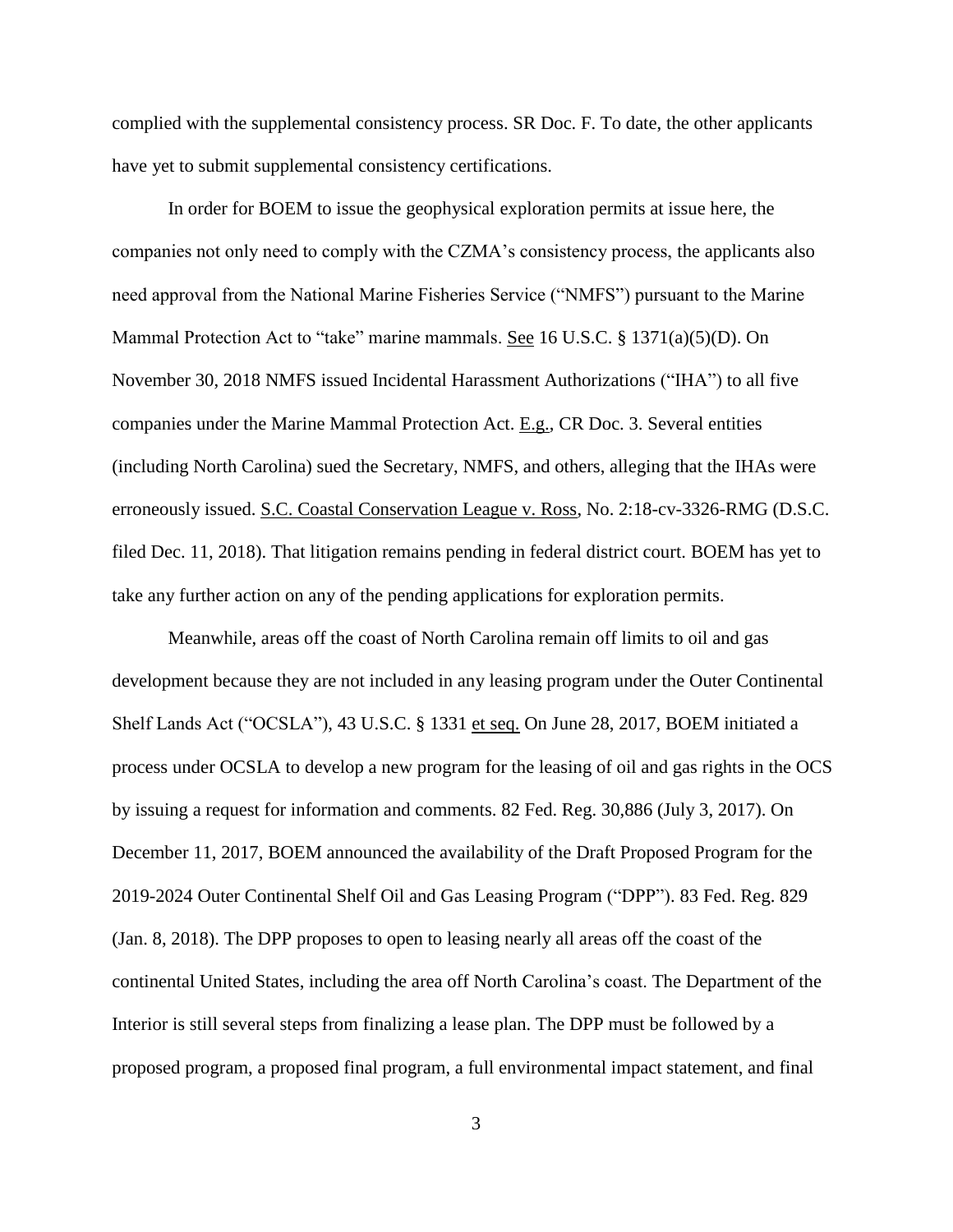program approval. Until a final lease plan is approved that includes leasing in the Atlantic OCS, development of oil and gas in the Atlantic cannot proceed no matter what any exploration reveals about those resources. The State has registered its opposition to the DPP. SR Docs. Q & R.

What that final lease plan will permit, if anything, is far from clear. On March 29, 2019, the United States District Court for the District of Alaska partially vacated Executive Order 13,795. Certain areas of the OCS had previously been withdrawn from consideration for leasing under section 12(a) of OCSLA, 43 U.S.C. § 1341(a). These withdrawals included areas off the North Carolina coast. See SR Doc. T. Section 5 of Executive Order 13,795 purported to revoke those withdrawals. The court concluded that section 5 violated OCSLA and therefore the court vacated section 5. An appeal is pending before the United States Court of Appeals for the Ninth Circuit. League of Conservation Voters v. Trump, 363 F. Supp. 3d 1013 (D. Alaska 2019), app. pending, No. 19-35461 (9th Cir.). The Department of the Interior is evaluating what impact the district court ruling may have on its leasing plans. See SR Doc. EEE at 3 ¶ 5; SR Doc. FFF. In the eight-plus months since that ruling, Interior has taken no formal public action to advance the lease program process.

Although the process for opening the Atlantic OCS to leasing remains in its infancy, the appellant submitted to DCM its consistency certification on March 12, 2019. NCR Doc. 3. NOAA concluded that the certification was minimally sufficient to trigger DCM's three-month review period. See SR Doc. H at 1; 15 C.F.R.  $\S$  930.54(e), .58, .60(c). Despite NOAA's view of the completeness of the application, DCM requested that the appellant submit further information to support its certification.<sup>2</sup> SR Docs. G & H.

<sup>&</sup>lt;sup>2</sup> The appellant's view that DCM "withdrew its request" for further information, Br. at 3, is incorrect and is contrary to the record.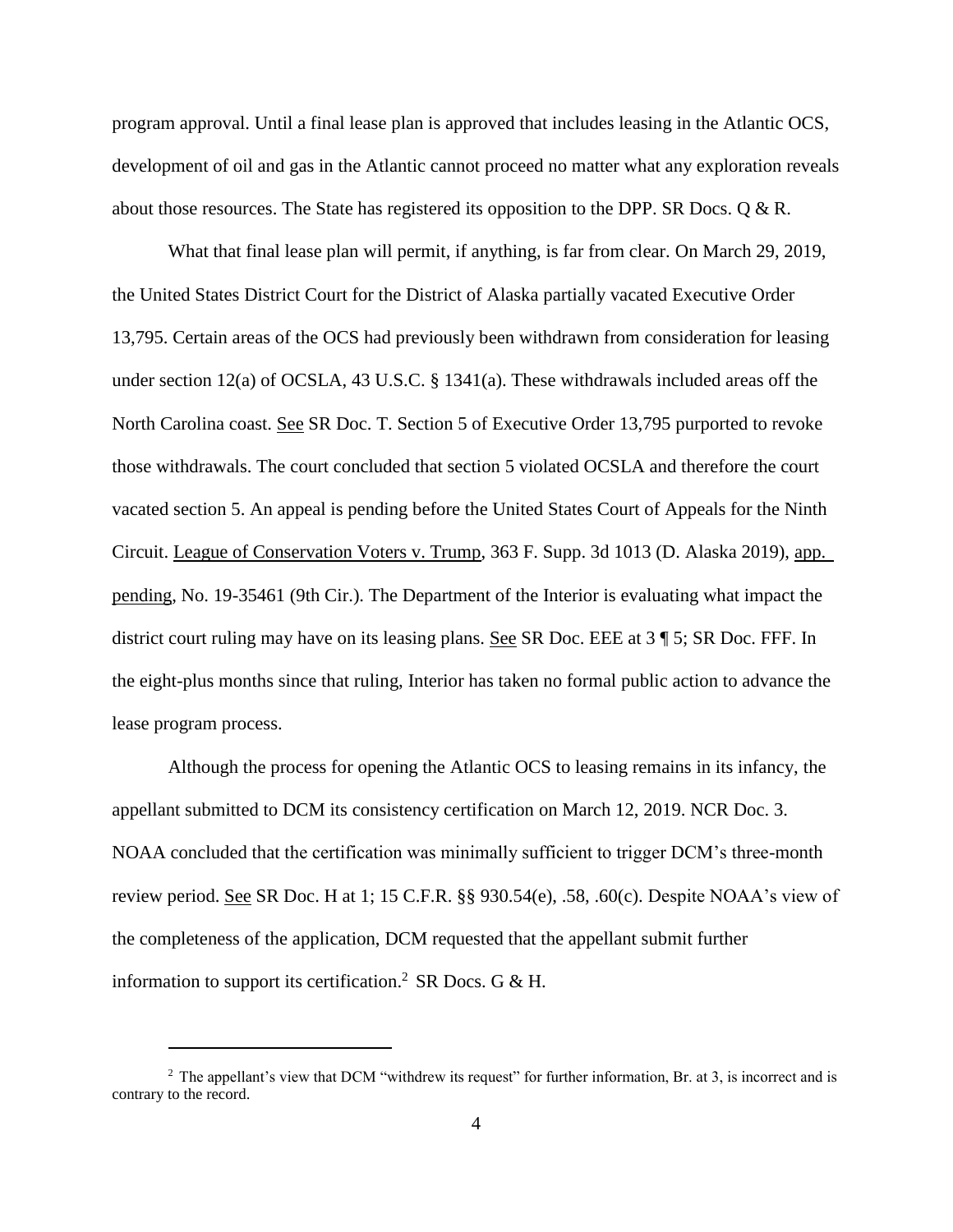DCM reviewed all of the materials submitted by the appellant (including materials submitted in response to DCM's request, see SR Doc. I), received public comment, conducted a public hearing, received input from relevant agencies, and consulted subject matter experts to receive input on the impacts of seismic testing. DCM also reviewed the new information that it requested that the other applicants address through supplemental consistency certifications. NCR Doc. 4 at 6-7. Based on all of the information before it, DCM concluded that the appellant's "proposal . . . is inconsistent with the relevant enforceable policies of North Carolina's approved coastal management program." Id. at 10. Therefore, DCM objected to the appellant's certification. This appeal followed.

#### **STANDARD OF REVIEW**

<span id="page-6-0"></span>"The appellant bears the burden of submitting evidence in support of its appeal . . . ." 15 C.F.R. § 930.127(f). In other words, "[a]n absence of adequate information in the record inures to the State's benefit because such an absence would prevent [the Secretary] from making the required findings" in support of the appellant. Appeal of Mobil Oil Exploration & Producing U.S. Inc. at 7 (June 20, 1995); see also 15 C.F.R. § 930.130(d) (requiring that the Secretary override a State objection only "when the information in the decision record supports this conclusion").

The appellant also "bears . . . the burden of persuasion." Id.  $\S$  930.127(f). For the appellant to prevail, the appellant must demonstrate by "a preponderance of the evidence . . . that the grounds for an override of the state's objection have been met." Appeal of Chevron U.S.A., Inc. at 6 (Jan. 8, 1993).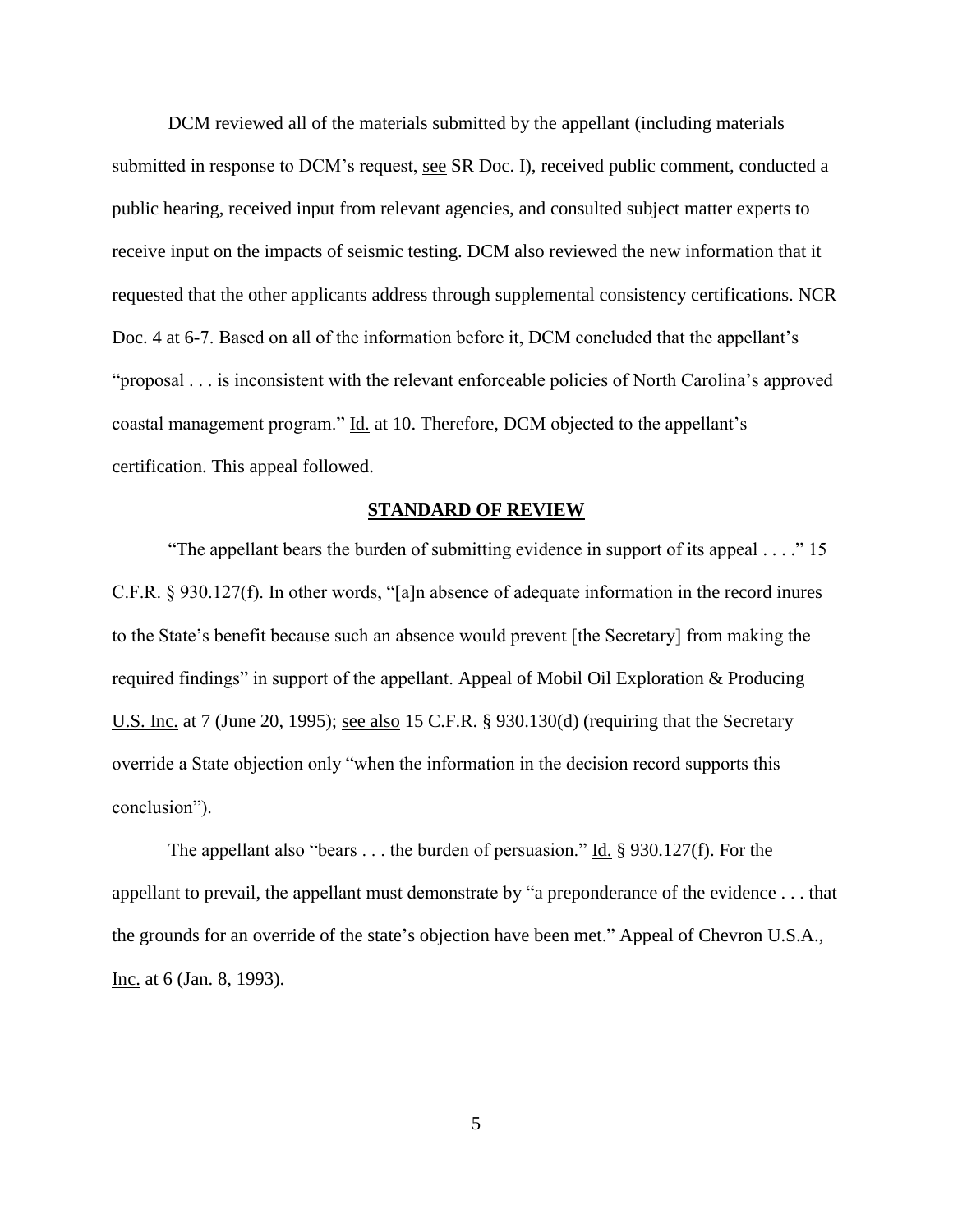#### **ARGUMENT**

### <span id="page-7-1"></span><span id="page-7-0"></span>**I. THE APPELLANT CANNOT MEET ITS BURDEN TO WARRANT DISMISSAL ON PROCEDURAL GROUNDS.**

The appellant interposes two threshold arguments in an attempt to bar the Secretary from considering the State's position on the merits. The Secretary should refuse this invitation.

#### **A. DCM's objection fully complied with the statute and the rules.**

<span id="page-7-2"></span>The appellant first alleges that the Secretary should override DCM's objection on procedural grounds because DCM was required to, but allegedly did not, "'describe how the proposed activity is inconsistent with specific enforceable policies of the management program.'" Br. at 5 (quoting 15 C.F.R. § 930.63(b)).

"The precise question at issue is the content of the notice a state is required to provide in order to forestall a federal agency from conclusively presuming the state's concurrence." Millennium Pipeline Co., L.P. v. Gutierrez, 424 F. Supp. 2d 168, 175 (D.D.C. 2006). To this question, the United District Court for the District of Columbia has held that "[t]he statute requires only that the notice indicate whether 'the state concurs with or objects to the applicant's certification." Id. at 175-76 (quoting 16 U.S.C.  $\S$  1456(c)(3)(A)). "The phrase does not limit a state objection to a decision on the consistency issue itself or prevent a construction that a state may validly object to a certification on other grounds . . . . . . 3 Id. at 176.

<sup>&</sup>lt;sup>3</sup> As an initial matter, the Secretary lacks any authority "to override the State's objection on procedural grounds." 65 Fed. Reg. 77,124, 77,151/3 (Dec. 8, 2000). Under the Act, the question before the Secretary on appeal is not the propriety of the State's objection. The Secretary is only to determine whether, despite the State's objection, the project should proceed because it is, for example, consistent with the objectives of the Act. See 16 U.S.C. § 1456(c)(3)(A). The only other avenues provided by the statute for a project to proceed are that the State "concurs with . . . the applicant's certification" or "fails to furnish the required notification" in a timely manner. Id. Because the Secretary's "override . . . on procedural grounds" goes to neither of those provisions and, regardless, the Secretary's authority to hear appeals does not encompass those provisions, the Secretary lacks authority to "override" an objection "on procedural grounds." See 65 Fed. Reg. at 77,151/3. The State is aware that the Secretary has previously rejected the contention that he lacks authority to override objections on procedural grounds. The State is preserving the issue for judicial review.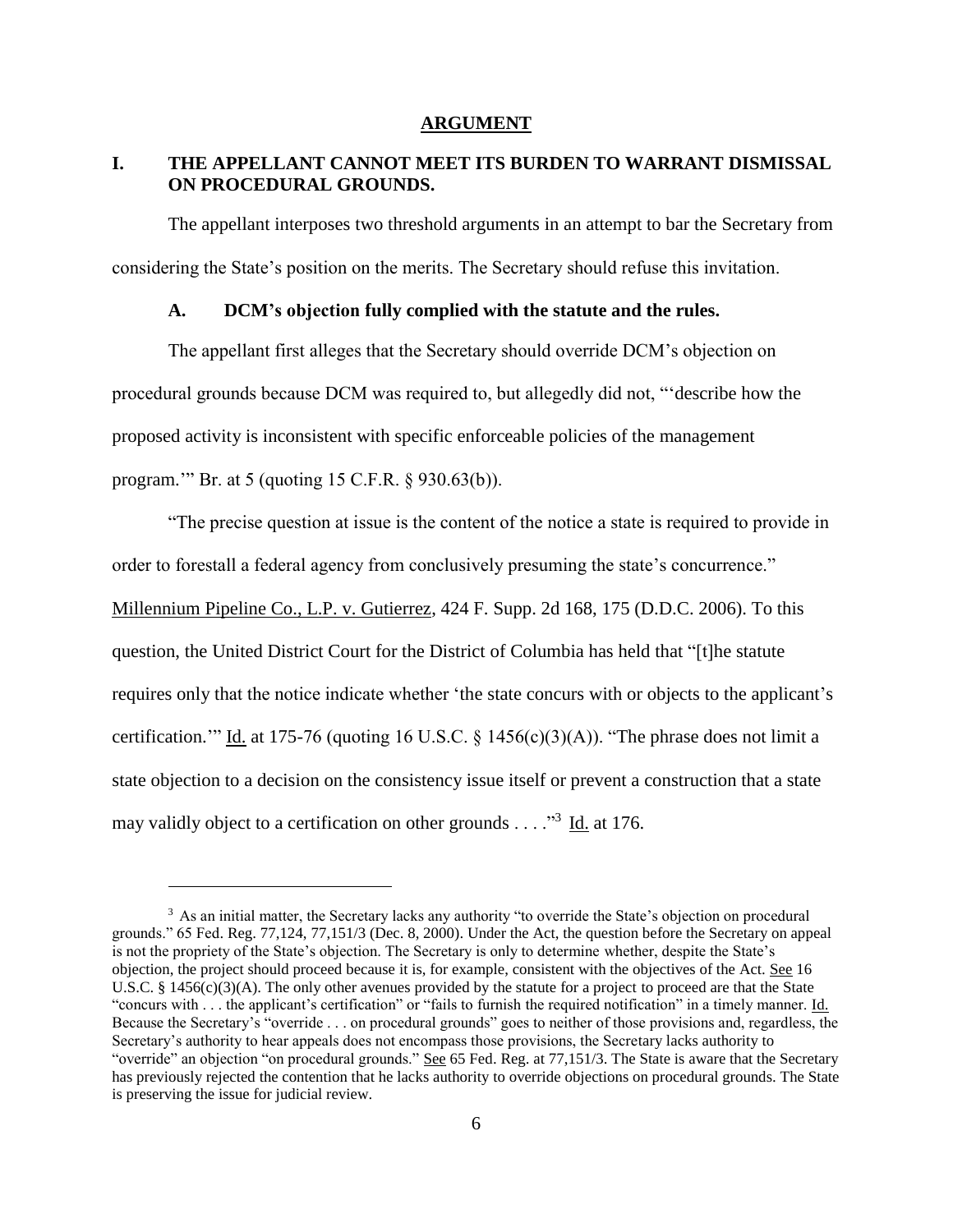The appellant reads the rules to be more restrictive than the unqualified terms of the statute. Because the statute does not limit the State's objection to "the consistency issue itself," id., the State would have satisfied the statute even if it had not "'describe[d] how the proposed activity is inconsistent with specific enforceable policies of the management program.'" See Br. at 5. DCM clearly objected to the certification. E.g., NCR 4 at 10 ("DCM has reviewed WesternGeco's consistency submission . . . and . . . objects to the proposal . . . ."). Nothing more is required. The Secretary may not go behind the objection to evaluate its substantive sufficiency.

Regardless, the State clearly "'describe[d] how the proposed activity is inconsistent with specific enforceable policies of the management program," see Br. at 5, and therefore satisfied that requirement as well. The Secretary's review on this issue is narrow and procedural. The Secretary "need only determine that the State has cited policies that are part of its management program, and has explained how the proposed project will be inconsistent with those policies." Appeal of Henry Crosby at 3 n.2 (Dec. 29, 1992). The Secretary does not "determine the 'substantive' validity of the underlying state objection." Appeal of Chevron U.S.A. Inc. at 6 (Oct. 29, 1990). That is, the Secretary does not question "whether the state has correctly interpreted and applied the provisions of its Federally-approved coastal management program in determining whether a proposed activity was inconsistent with the state's coastal management program." Id.

The appellant does not contest that the policies cited by DCM are a part of the State's management program. The only issue is whether DCM "explained how the proposed project will be inconsistent with those policies." Henry Crosby at 3 n.2.

DCM made this showing. For example, DCM relied on 15A N.C. Admin. Code 7M .0401(a), which sets forth that "the development of energy facilities and energy resources shall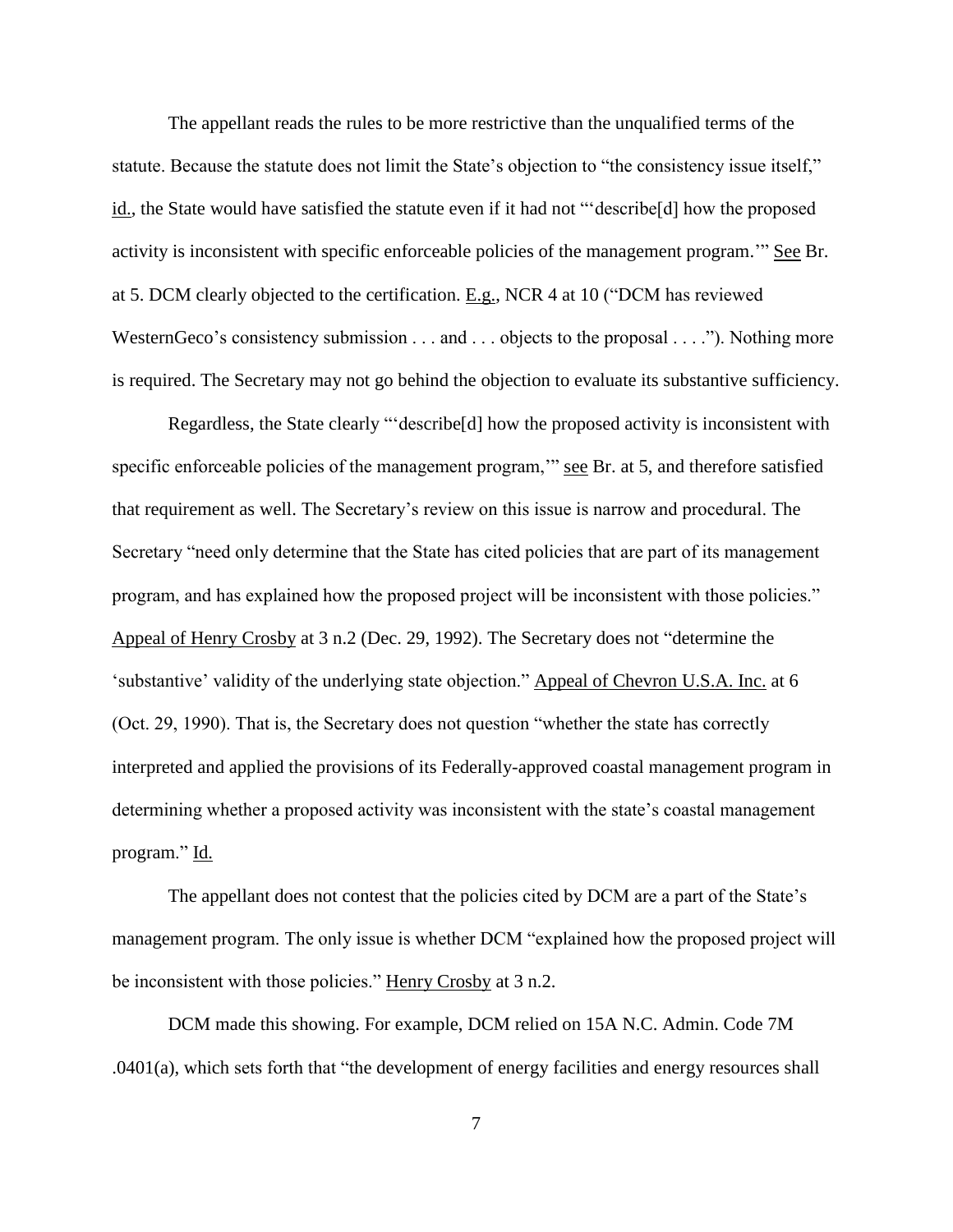avoid significant adverse impact upon vital coastal resources or uses, public trust areas and public access rights." DCM also applied 15A N.C. Admin. Code 7M .0801(a), which states: "It is hereby declared that no land or water use shall cause the degradation of water quality so as to impair traditional uses of the coastal waters."<sup>4</sup> That rule clarifies that "commercial and recreational fishing" are traditional uses of coastal waters. Id.; see also NCR Doc. 4 at 5.

DCM then identified over two dozen interjurisdictional fish species that "spend at least a portion of their life cycle or migrate between the estuarine system, State ocean waters, and beyond three miles offshore in the Atlantic Ocean," i.e. federal waters. NCR Doc. 4 at 8. Many of these are commercially and recreationally important species. Id. at 8-9. DCM documented the tremendous value in terms of both activity and dollars of these resources to the State. Id. at 9. The fish themselves are "vital coastal resources" and the fishing activities are "vital coastal . . . uses." See 15A N.C. Admin. Code 7M .0401(a).

DCM relied on comments of the North Carolina Division of Marine Fisheries ("DMF") and attached those comments to its objection. DMF discussed the various impacts to fish from "loud intermittent sounds" such as those produced by "seismic surveys." NCR Doc. 4 at 15-17. DMF concluded that "behavioral studies have shown reduced catch rate [sic] lasting for several days after the termination of airgun use." Id. at 15.

Based on DMF's input, DCM found:

 $\overline{a}$ 

These sounds may interfere with the normal behavior of fish species and reduce their catchability due to displacement from areas of forage, spawning and refuge, and in the water column particularly in areas where they normally concentrate. The displacement of fish can affect overall abundance, thereby affecting

<sup>4</sup> Under both federal and state law, "the man-induced alteration of the . . . physical [or] biological . . . integrity of water" are included within the term water "pollution." 33 U.S.C. § 1362(19); <u>see also</u> N.C. Gen. Stat. § 143-213(19) (similar).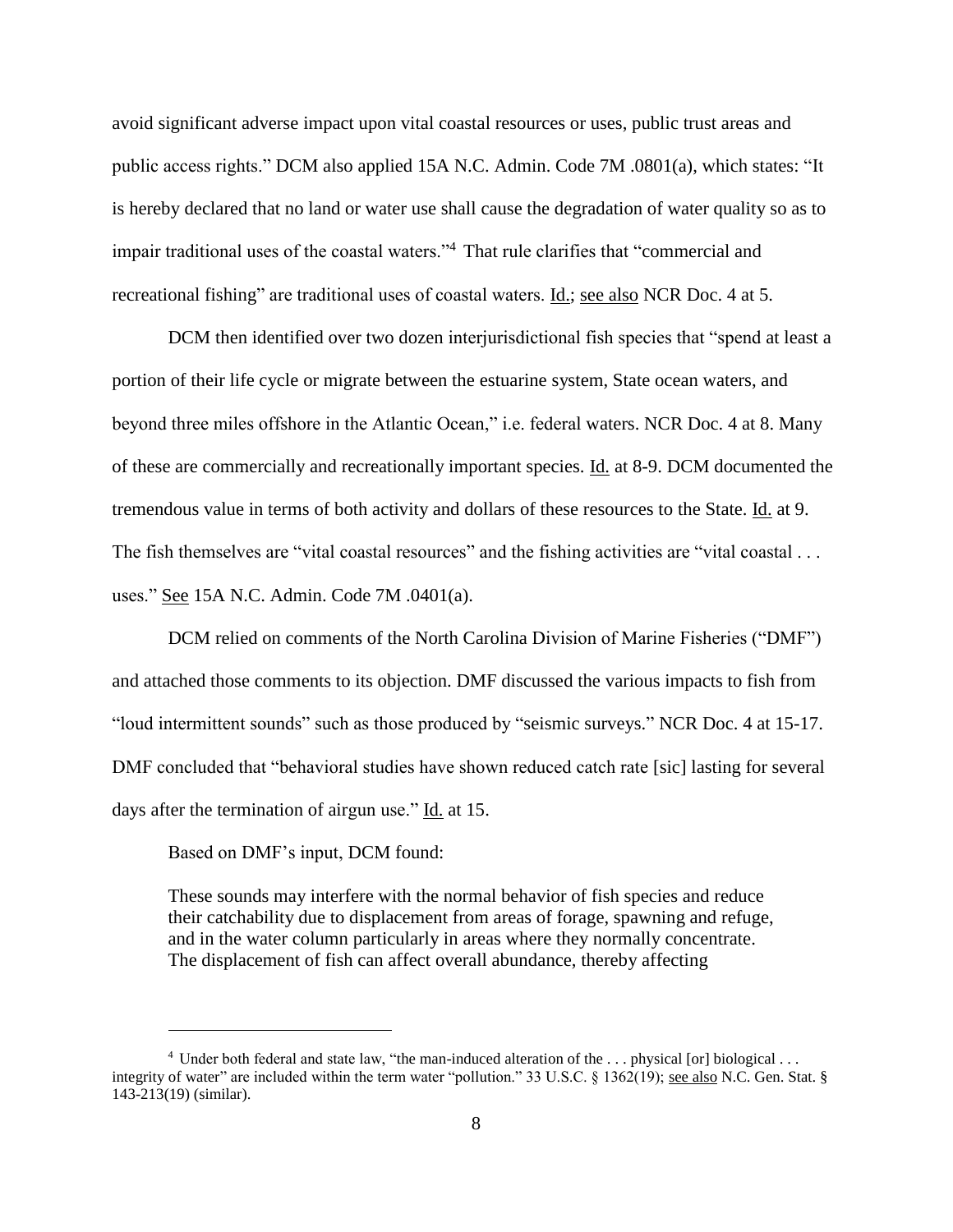economically valuable fisheries and operations throughout the regional survey area.

Id. at 5. This and other supporting materials led DCM to conclude that "the proposed seismic surveys would have significant adverse impacts on fish and marine food webs, sensitive fish habitats, commercial, recreational, and subsistence fisheries, and the coastal economy. For these reasons, DCM finds that the proposed project is inconsistent with all of the enforceable policies listed herein." Id. at 10.

The appellant complains that DCM merely listed enforceable policies and then listed a number of "concerns," without connecting the latter to the former. Notice of Appeal at 5; see Br. at 4 ("incorporat[ing] and reassert[ing]" threshold procedural arguments from Notice of Appeal). This incorrectly characterizes DCM's objection. DCM first identified the location of the activity and catalogued the applicable enforceable policies. NCR Doc. 4 at 2-5. As set forth above, DCM then detailed the impacts of the appellant's proposed activity on coastal resources and uses, and these impacts precisely related back to the enforceable policies that DCM had previously set forth. NCR Doc. 4 at 5-7, 9, 12-17.

DCM did far more than what was required. In Appeal of Ass'n de Propietarios de los Indios, Inc. (Feb. 19, 1992), Puerto Rico "identifie[d] three public policies and objectives" and "assert[ed] that the activities are not in accordance with those public policies and objectives." Id. at 6-7. The grounds provided were that the activities would be located in an estuarine reserve that supported "mangrove forests, 60 species of birds, and an endangered species" and would occur in a "coastal high hazard area." Id. at 7. This skeletal discussion "contain[ed] sufficient detail to" show "[h]ow the proposed project [was] inconsistent with specific elements of the management program." Id. 6-7 (quoting 15 C.F.R. § 930.96 (1992)). DCM went beyond what the Secretary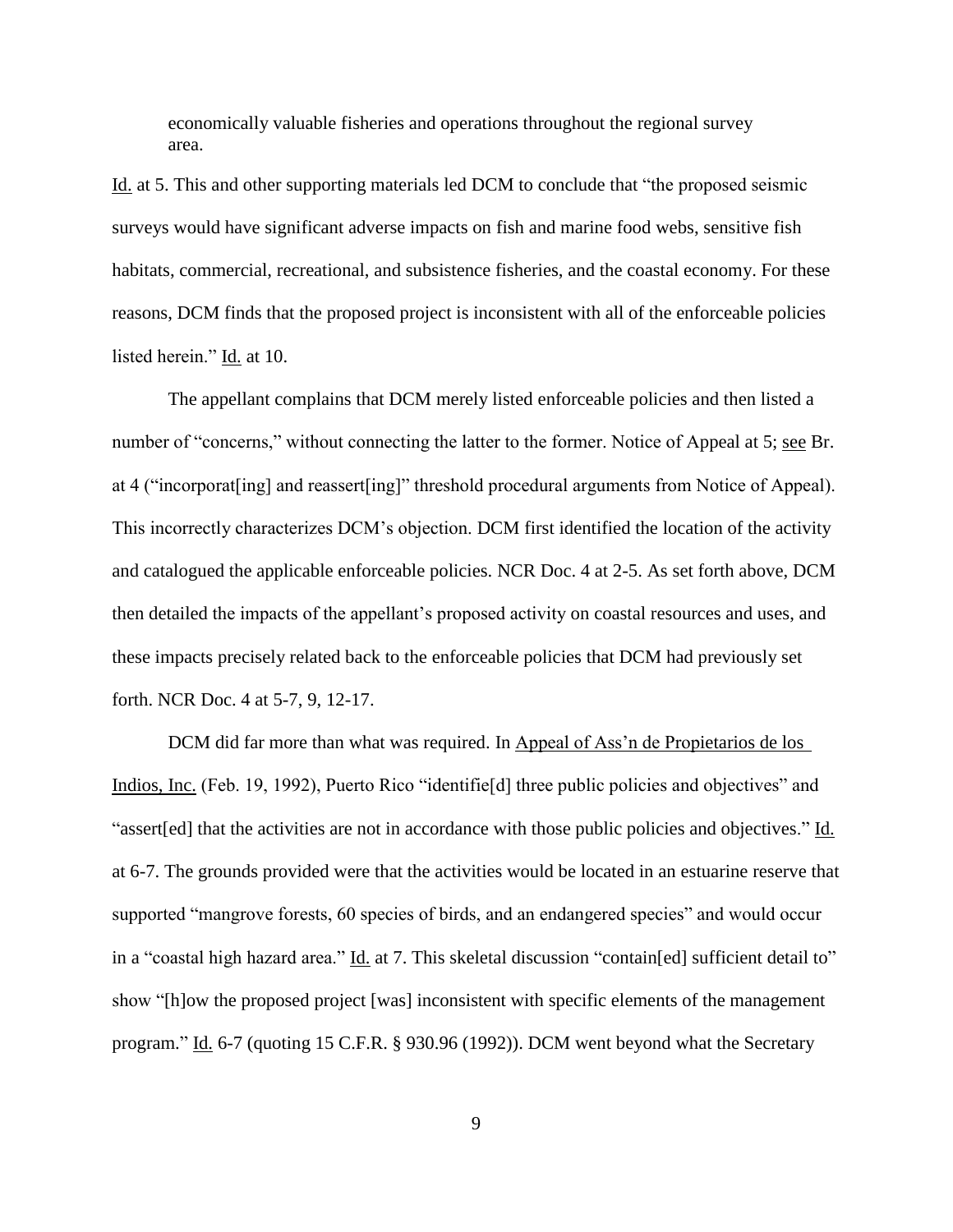found sufficient in Ass'n de Propietarios. See also Appeal of Exxon Co., U.S.A. at 6-7 (June 14, 1989) (finding that a two-sentence discussion of inconsistency was sufficient).

The appellant cites for support only 15 C.F.R. § 930.63(b), which requires that the State "describe how the proposed activity is inconsistent with specific enforceable policies of the management program." Br. at 5. The appellant complains that DCM did not describe "a nexus linking its concerns regarding impacts of the proposed activity to its enforceable policies." Id. The appellant's argument raises form over substance. DCM set forth the relevant policies and then discussed impacts that are inconsistent with those policies. Whatever specific format or wording the appellant would have preferred DCM use is not required by the rule.

### <span id="page-11-0"></span>**B. The State's position on any previous consistency certifications is irrelevant, and even if it were relevant, it is not a cause for dismissal.**

The appellant contends that the Secretary should override the State's consistency objection because the State previously declined to object to allegedly similar activities. Br. at 5- 7. This is an invalid basis for override that the Secretary has previously rejected.

The appellant fails to identify any statute, rule or other authority to support its position. The rules allow the Secretary to override an objection as a "threshold matter" "[i]f the State agency's consistency objection is not in compliance with section 307 of the Act and the regulations contained in subparts D, E, F, or I of this part." 15 C.F.R. § 930.129(b). The appellant has not contended that the fact that the State previously declined to object to other allegedly similar activities renders the objection out of compliance with section 307 or any of the cited rules. Therefore, the appellant's argument lacks any basis in law.

This very argument was raised in Chevron (1993). In that matter, the appellant claimed that "because Florida found earlier oil and gas projects consistent with its coastal management program, and did not provide any justification for its change in position with regard to [the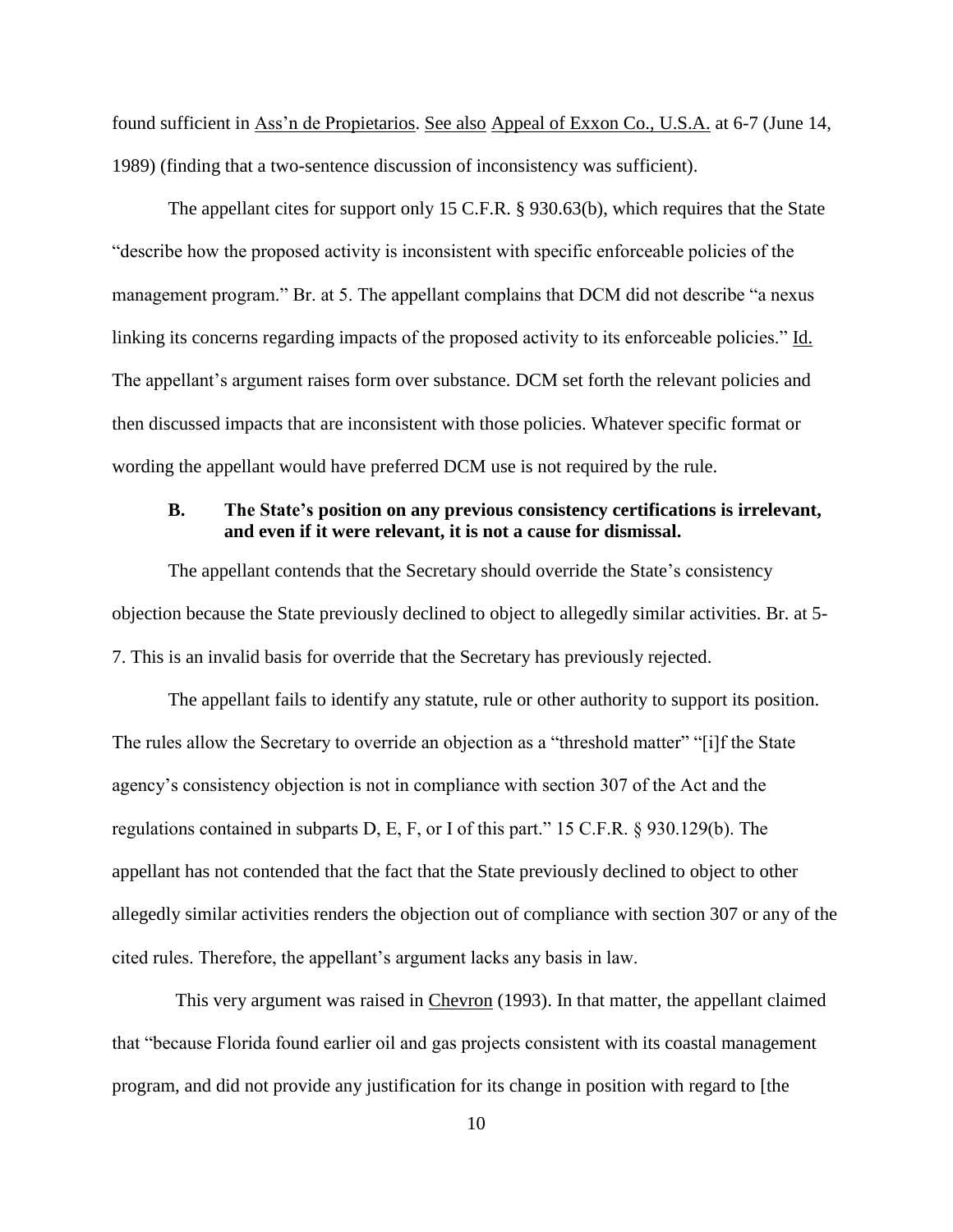appellant's] proposed project," the Secretary was required to override the State's objection. Id. at 3-4. That argument, the Secretary concluded, was "without merit" because it went to whether the State correctly determined that the activity was consistent with the State's coastal management program, which is not what the Secretary is reviewing in a consistency appeal. Id. at 4; see also Appeal of Jose R. Perez-Villamil at 3 n.6 (Nov. 20, 1991) (rejecting argument based on previous grants of consistency certification to other nearby projects); Mobil (1995) at 9-10 (reviewing objection regarding seventh well after state had concurred with certification regarding six other wells). $5$ 

The appellant argues that DCM's concurrence with previous certifications renders its objection to the appellant's certification "arbitrary and capricious." Br. at 7. That is exactly the problem with the appellant's position. The Secretary is not permitted to make that determination. Chevron (1990) at 4 (rejecting request to "set aside the state's determination as arbitrary" because such arguments are outside the scope of consistency appeals).

Even if the appellant's contention had some legal basis, it would fail on the facts. Well over a year prior to the appellant submitting its consistency certification to DCM, DCM requested that the other applicants submit supplemental certifications to address "new information now available to the State [that] raises additional, different, and significant concerns regarding harms to the State's resources that may be caused by [the] proposed . . . surveys." SR Docs. M-P at 6. Although the other applicants have not yet complied, the request made by DCM

<sup>&</sup>lt;sup>5</sup> The appellant also seems to suggest that the Secretary consider an alleged bias by the State against the appellant's proposed activity. Br. at 7. The Secretary has previously rejected the argument that he may consider a state's alleged bias. Appeal of Union Exploration Partners, Ltd. at 7-8 (Jan. 7, 1993); Appeal of Mobil Exploration & Producing U.S. Inc. at 9 (Jan. 7, 1993).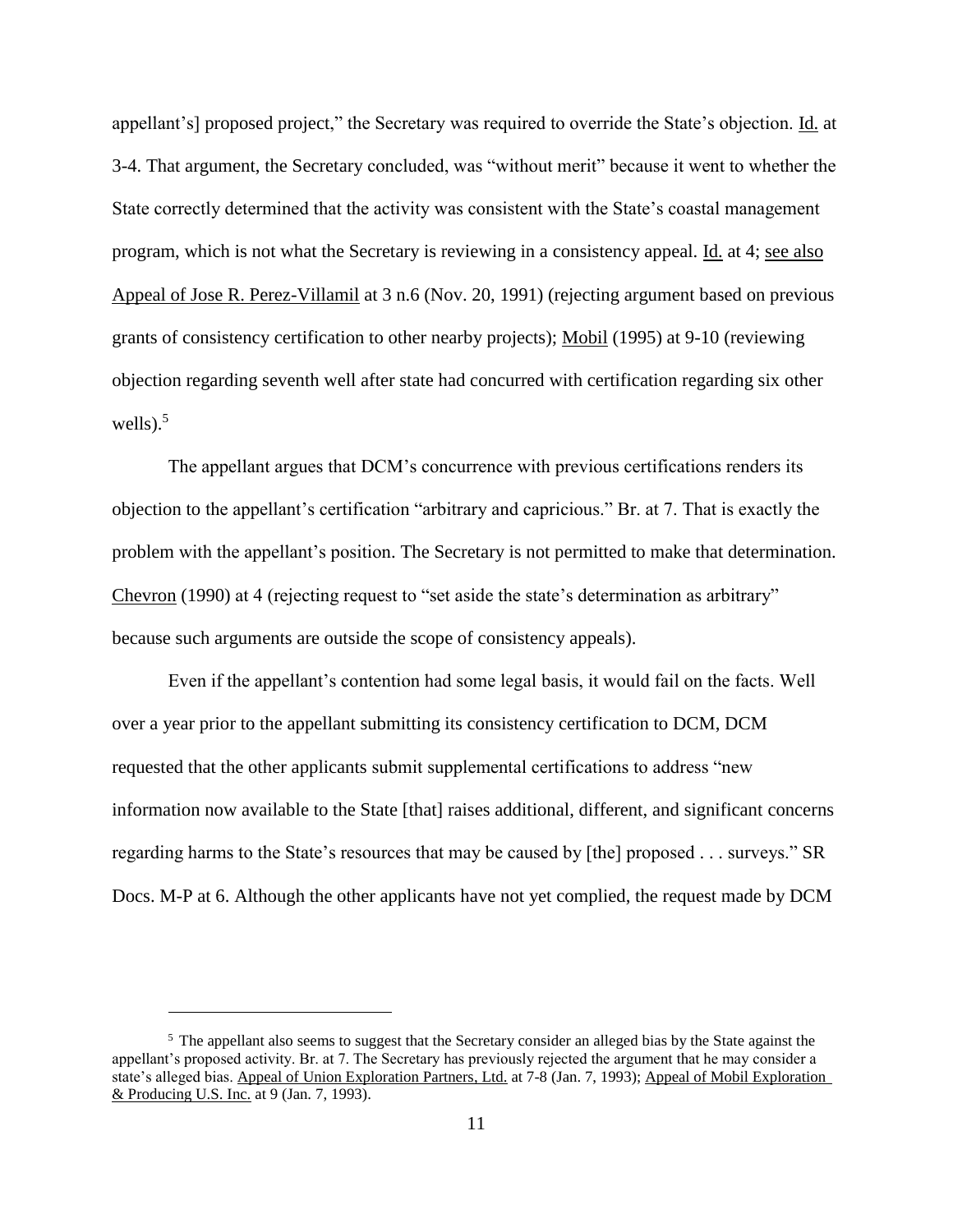demonstrates DCM's view that the current state of science undermines the soundness of those

prior certifications.<sup>6</sup>

 $\overline{a}$ 

For all of these reasons, the Secretary should reject the appellant's threshold arguments.

## <span id="page-13-0"></span>**II. THE ACTIVITY IS NOT CONSISTENT WITH THE OBJECTIVES OF THE CZMA.**

In order to prevail, the appellant must demonstrate that its "activity is consistent with the

objectives of the [CZMA]." 16 U.S.C. § 1456(c)(3)(A). NOAA's rules require that the appellant

must show that the activity "satisfies each of the following three requirements:"

(a) The activity furthers the national interest as articulated in § 302 or § 303 of the Act, in a significant or substantial manner,

(b) The national interest furthered by the activity outweighs the activity's adverse coastal effects, when those effects are considered separately or cumulatively[, and]

(c) There is no reasonable alternative which would permit the activity to be conducted in a manner consistent with the enforceable policies of the management program. . . .

<span id="page-13-1"></span>15 C.F.R. § 930.121. The appellant has not made this showing.

### **A. The activity does not further the national interest as articulated in § 302 or § 303 of the Act, in a significant or substantial manner.**

The first element requires the appellant to show that "[t]he activity furthers the national

interest as articulated in § 302 or § 303 of the Act, in a significant or substantial manner." Id.

Sections 302 and 303 include a number of policies and objectives. The Secretary's determination

here is not simply to identify one or more policies or objectives that the project may further and

ignore those of which the project may run afoul. Prior to 2001, the question of whether a project

<sup>6</sup> The appellant's contention that the new information identified by DCM inadequately distinguishes the appellant's certification from the previous certifications, Br. at 7, fails because it goes to the merits of the State's decision. Regardless, the appellant is wrong regarding the lack of significance of this new information. See, e.g., pp. 28-30, infra.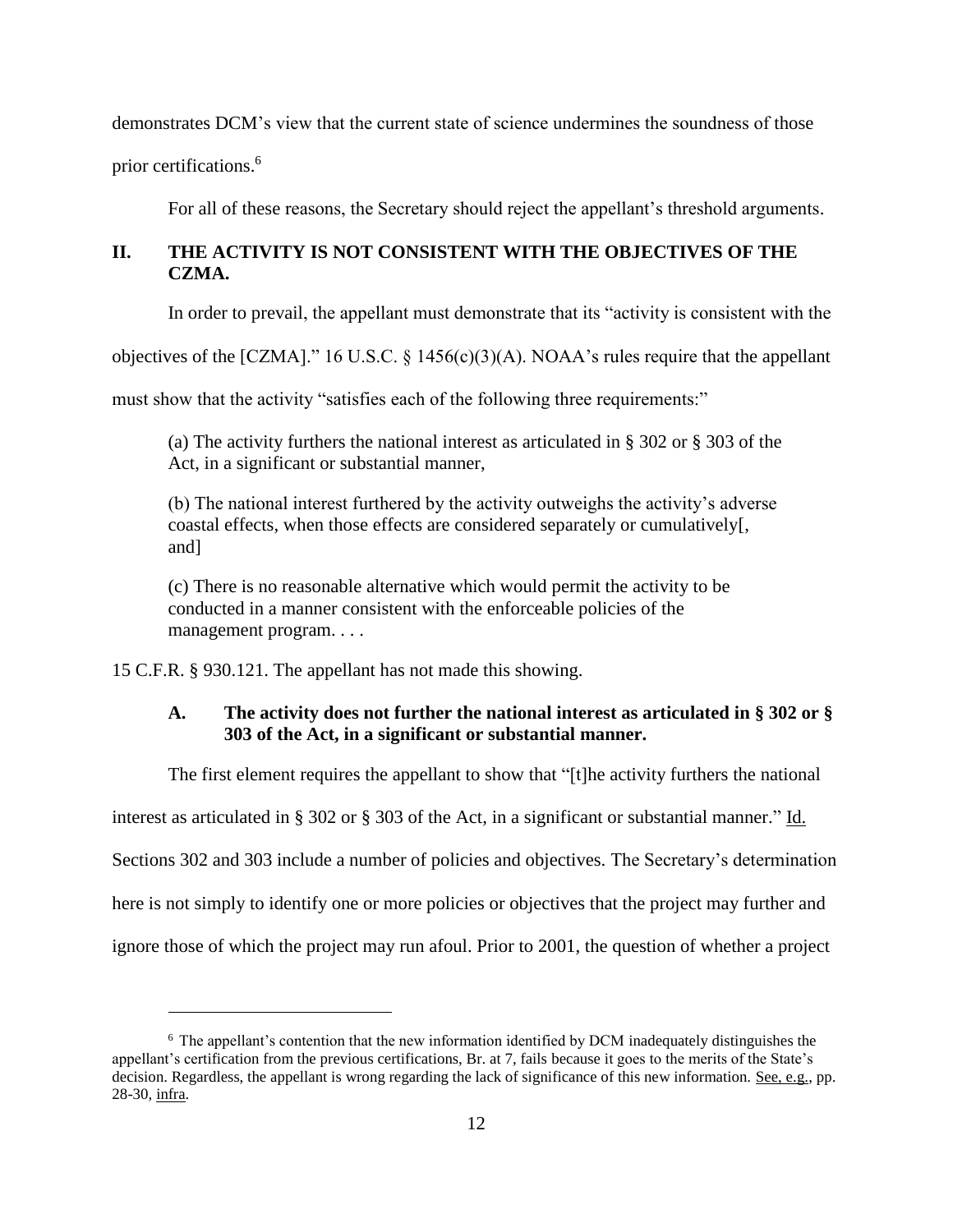furthered the national interest was a very low bar. The Secretary was required to find merely that the project "further[ed] one or more of the competing national objectives or purposes contained in sections 302 or 303 of the Act." 15 C.F.R. § 930.121(a) (1999). This formulation was criticized as "a mere checklist approach resulting in the appellant automatically satisfying this element," 65 Fed. Reg. at 77149/3, and was amended, effective 2001. The current language of the rule is more consistent with the Act, which requires that the activity be "consistent with the objectives of this chapter," 16 U.S.C. § 1456(c)(3)(A), and not that it be consistent with only "one or more of the competing" objectives of the Act. Accordingly, the Secretary must take into account all of the relevant national interests identified in sections 302 and 303 to determine whether the proposed activity "furthers" those "national interests."

The appellant relies on subsections  $302(a)$ , (c), (f), and (j) and  $303(2)(D)$ . The appellant's project does not "further[] the national interest" as articulated in these and other subsections.

*Subsection 302(a).* Subsection 302(a) states a "national interest in the effective management, beneficial use, protection and development of the coastal zone." 16 U.S.C. § 1451(a) (emphasis added). A related national interest is found in subsection 303(1), where Congress "declare[d] that is the national policy . . . to preserve, protect, develop, and where possible, to restore or enhance, the resources of the Nation's coastal zone for this and succeeding generations."  $\underline{Id}$ . § 1452(1).

None of the appellant's activities will actually occur in "the coastal zone." The project is not "beneficial use" or "development of the coastal zone." Only the project's effects will be felt in the coastal zone. The appellant contends that the project will further the national interest because it will have "minimal physical impact on the coastal zone." See Br. at 10. Put another way, the project allegedly furthers the national interest because the alternative method of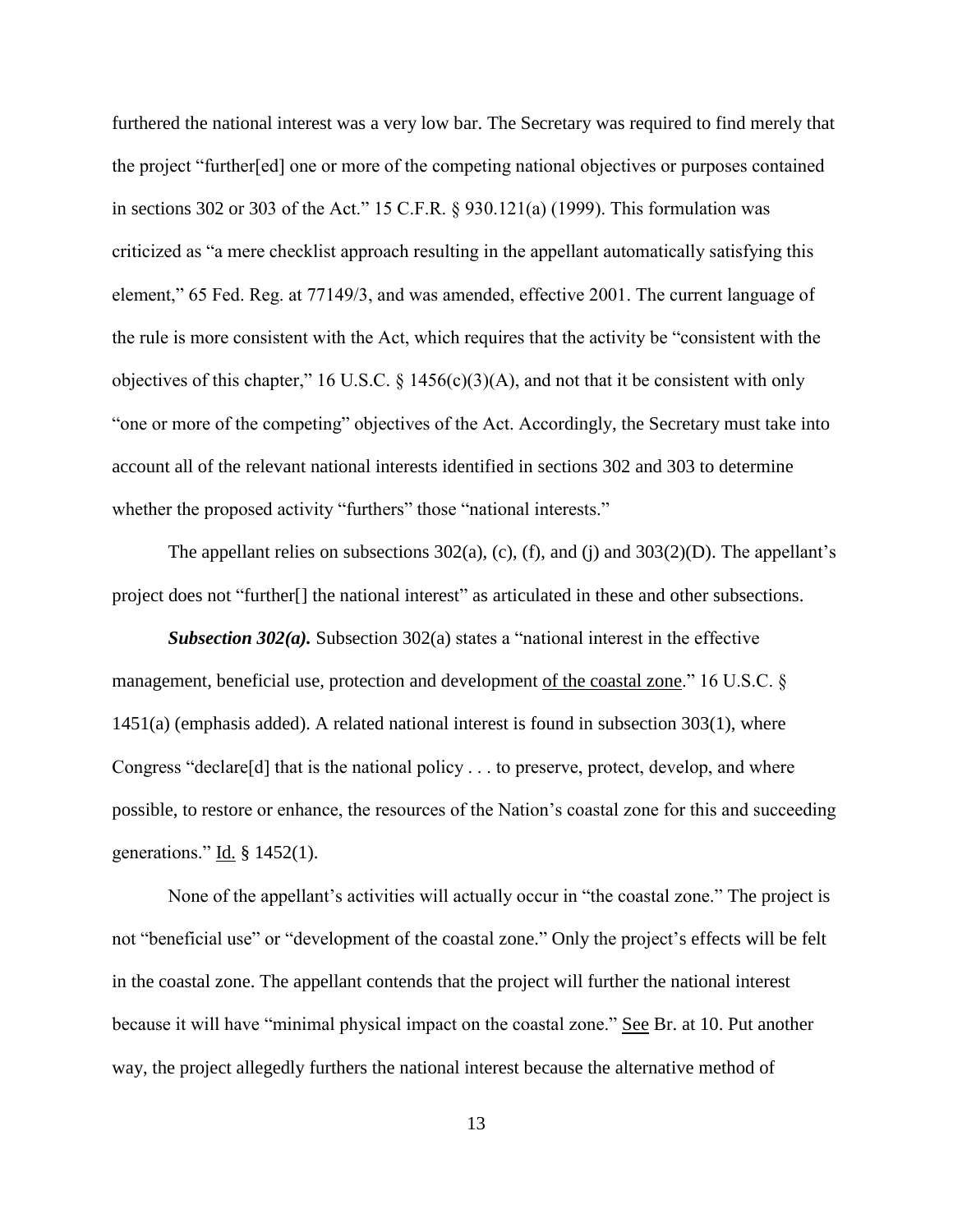exploration – drilling wells – is even worse for the coastal zone. See id. If this were the proper interpretation of the statute, then any project would further the national interest so long as the proponent could point to an alternative that was more damaging to the State's coastal zone. That simply cannot be what Congress intended. Inflicting "minimal physical impact on the coastal zone," Br. at 10, is not "protect[ing]" the coastal zone. It is only damaging it less, which is still quite the opposite of "preserv[ing], protect[ing], . . . and where possible, . . . restor[ing] or enhance [ing], the resources of the Nation's coastal zone for this and succeeding generations."

To the extent, if at all, that the project furthers the policies in subsection 302(a), it also contradicts subsection 302(a) at least in part and contradicts the policies in subsection 303(1) in full. Looking at subsections 302(a) and 303(1) in tandem, this project does not further the national interest.

*Subsection 302(j)*. Subsection 302(j) provides that there is a "national objective of attaining a greater degree of energy self-sufficiency." 16 U.S.C. § 1451(j). Nowhere does the appellant even attempt to show how its project would close any gap that remains on the Nation's path to "energy self-sufficiency." Cf. Appeal of Broadwater Energy LLC et al. at 12 n.73 (Apr. 13, 2009) (analyzing alternative energy supplies in order to assess "the national importance of" the proposed energy project). In fact, the United States will already be "energy self-sufficien[t]" by the time this appeal is resolved. The U.S. Energy Information Administration ("EIA") projected in 2019 that the United States would become a net energy exporter in 2020 and would remain a net exporter of energy through 2050. SR Doc. S at 7; see, e.g., Appeal of AES Sparrows Point LNG, LLC et al. at 15 n.50 (June 26, 2008) (relying on the EIA's Annual Energy Outlook). According to the EIA, the trade surplus for energy will not be marginal. For example, in 2025 – before any production from the Atlantic OCS would occur, see SR Doc. W at 40, 42 n.4, 49, 101,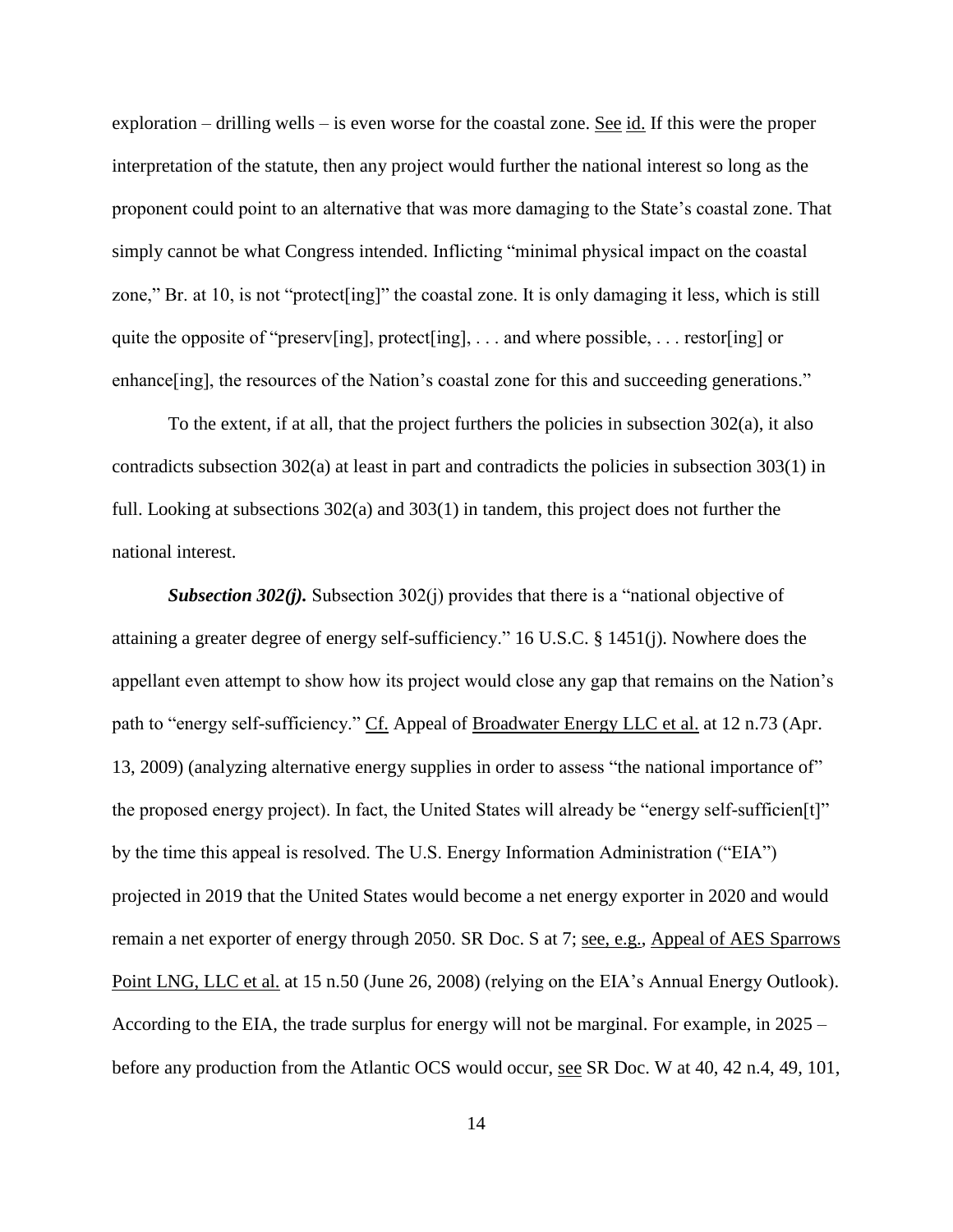106 (indicating lengthy period for development of new leases) – the EIA projects that the U.S. will export nearly fifty percent more energy than it imports. See SR Doc. U. The imbalance will peak in 2033 when exports will exceed imports by over seventy-five percent. In the out year – 2050 – the gap will still be over thirty percent.

To support its projections, the EIA estimated the technically recoverable resources from the Atlantic OCS. The EIA estimated that 3.3 billion barrels of crude oil and 31.7 trillion cubic feet of dry natural gas were technically recoverable from this region. SR Doc. V. at 2-3. These figures are less than, but generally consistent with, BOEM's earlier estimates. SR Doc. W at 83.

The EIA reported that the U.S. became a net exporter of natural gas in 2017. SR Doc. S at 7. The agency projected that by 2025, U.S. exports of natural gas would outpace imports by nearly three to one. See SR Doc. U. According to the EIA, "U.S. dry natural gas production increased by 12% in 2018 to 28.5 billion cubic feet per day (Bcf/d), or 31.5 quadrillion Btu, reaching a new record high for the second year in a row." SR Doc. X at 2; see also SR Doc. YY.

The EIA also projected that "the United States becomes a net exporter of petroleum liquids after 2020" based on increases in domestic crude oil production and a decline in consumption in the United States. SR Doc. S at 7; see also SR Doc. W at 42 ("The U.S. became a net exporter of petroleum products in 2011"). In fact, "U.S. crude oil production increased by 17% in 2018, setting a new record of nearly 11.0 million barrels per day (b/d)." SR Doc. X at 2. The vast majority  $-$  if not entirety  $-$  of this increase in production is from tight oil, not offshore. E.g., SR Doc. S at 28. In the reference case, the country remains a net exporter of petroleum for the next thirty years. Id. at 33.

The United States is now the global leader in both natural gas and petroleum production. E.g., SR Doc. X at 1. The Nation still imports crude oil. However, the amount of oil that would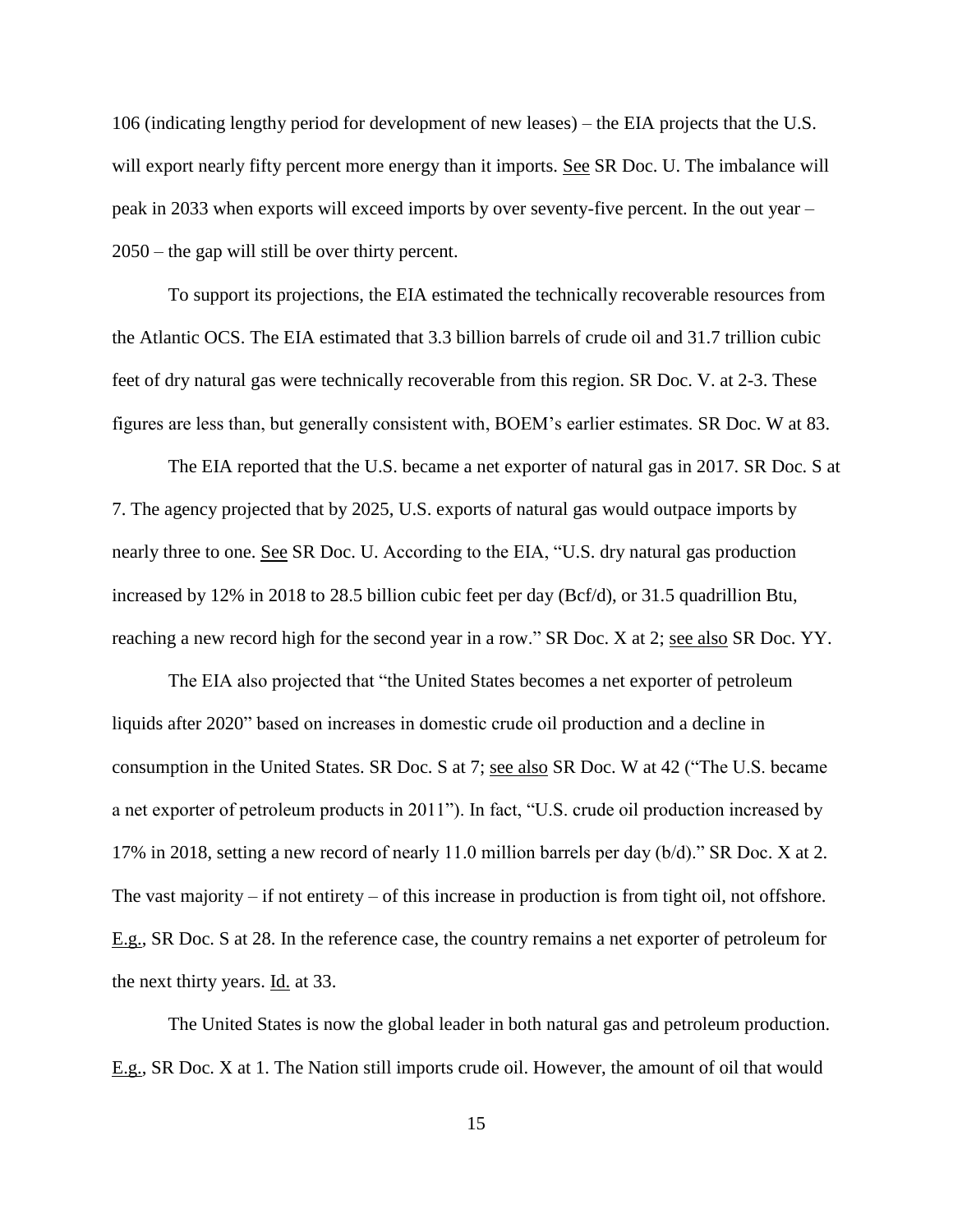be recoverable from off the State's coast is just a small fraction of what is likely available from other U.S. offshore locations, SR Doc. W at 87, and the United States remains a significant net energy exporter regardless.

The appellant touts that Executive Order 13,795 reiterated that "'[i]ncreased domestic energy production on Federal lands and waters . . . reduces reliance on imported energy.'" Br. at 13 (quoting 82 Fed. Reg. at 20,815). Whatever national interest the broad generalizations from this executive order describe are irrelevant because the executive order was not "articulated in § 302 or § 303 of the Act," 15 C.F.R. § 930.121(a), as required by the consistency appeal rules. Regardless, the abstract proposition that increased energy production reduces reliance on imported energy has no applicability to a Nation that already is a net exporter of energy.

Only two years after the President signed Executive Order 13,795, the White House hailed the arrival of "American [e]nergy [d]ominance." See SR Doc. Y at 1. The White House noted its "work[] to open up new export opportunities for American energy producers" and the recent significant increases in exports of crude oil, natural gas, and coal. Id. at 3. Absent from this White House statement was any mention of current or projected offshore production. Even BOEM has recognized that newly-developed OCS resources would only "further improve the trade balance" in energy that would already be "in[] balance" by the time any production occurred in the area to be surveyed by the appellant. SR Doc. W at 42. The appellant's exploration project cannot further any "national objective of attaining a greater degree of energy self-sufficiency" because that objective has already been achieved.

*Subsections 302(c) and (f), and 303(2)(D).* Subsections 303(c) and (f) do not state any "national interest." The term "national interest" as used in section 930.121 relates to "the policies and objectives of the Act." 65 Fed. Reg. at 77,150/2. Subsections 302(c) and (f) are statements of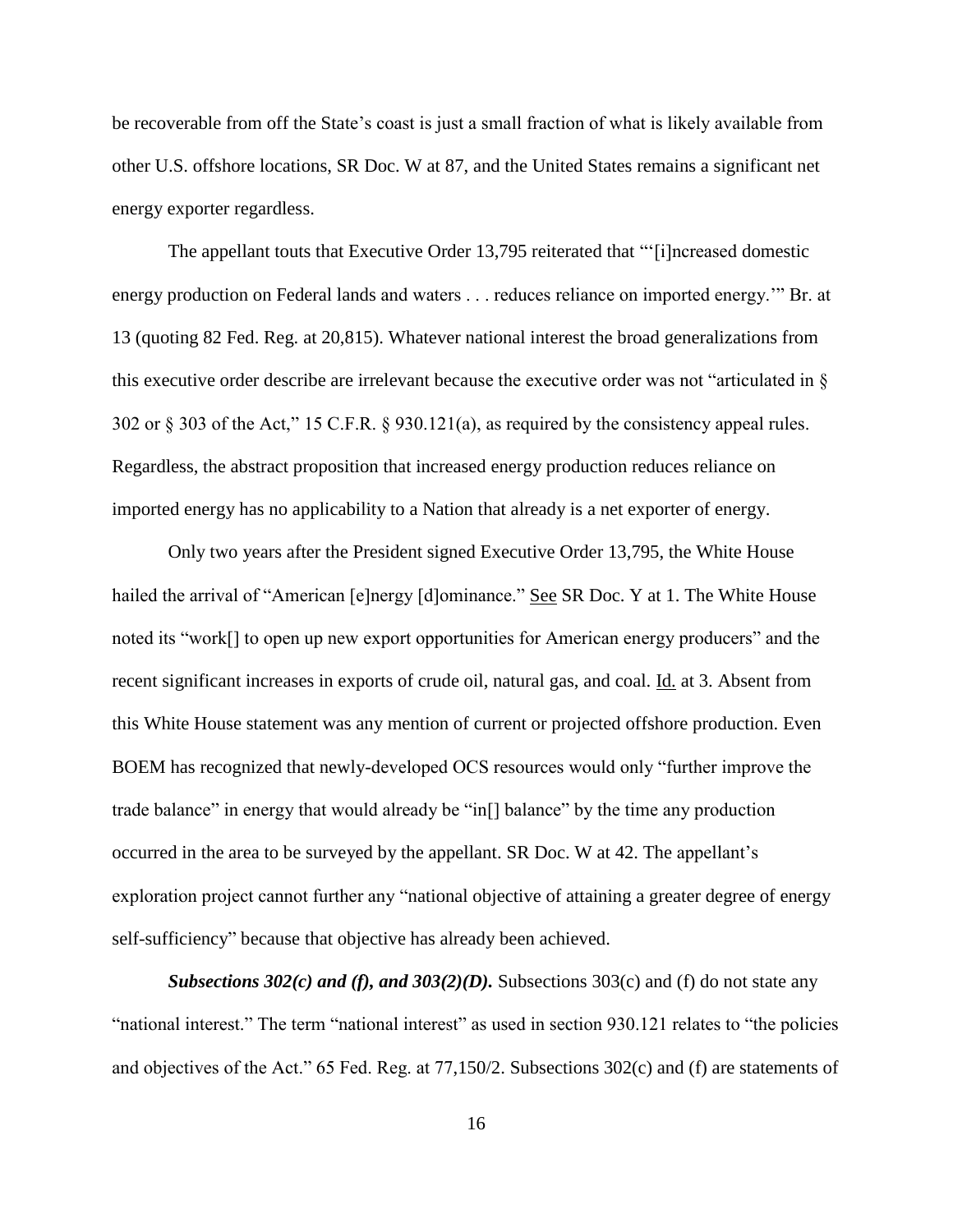fact, not policy or objective. For example, subsection (c) states that "[t]he increasing and competing demands upon the lands and waters of our coastal zone . . . have resulted in" certain adverse effects. This indicates a current state, but does not indicate what Congress believed ought to be done about this current state. It is a factual finding, not a policy or objective.

Simply because NOAA's rules reference "the national interest as articulated in  $\S 302$  or  $\S$ 303 of the Act" does not transform every corner of sections 302 and 303 into statements of the "national interest." Section 302 itself is titled "Congressional findings," which contrasts with section 303's heading: "Congressional declaration of policy." Moreover, although subsections 302(a) and (j) explicitly state a "national interest" and a "national objective," respectively, subsections 302(c) and (f) do not use similar language. Subsections 302(c) and (f) do not state any "national interest." The appellant improperly relied on subsections 302(c) and (f).

The appellant's reliance on subsection  $303(2)(D)$  is also problematic ab initio. The appellant contends that this subsection creates a national interest in prioritizing certain energy facilities and that this provision applies because its activities are "one of the first steps in the siting process." Id. This is incorrect. Section  $303(2)(D)$  announces a "national policy . . . to encourage and assist the states" to "develop<sup>[]</sup> and implement<sup>[]"</sup> their own coastal "management" programs" which, in turn, "should . . . provide for . . . priority consideration" for major energy facilities. 16 U.S.C. § 1452(2)(D). The national interest is in creating a state planning process, not in directly prioritizing certain development.

Even if the appellant is correct that this subsection creates a "national interest" in prioritizing consideration for certain facilities, the appellant's project is not one of those facilities that would receive priority consideration. Assuming for the sake of argument that the appellant's project is an energy facility, subsection 303(2)(D) only applies to "major" energy facilities. The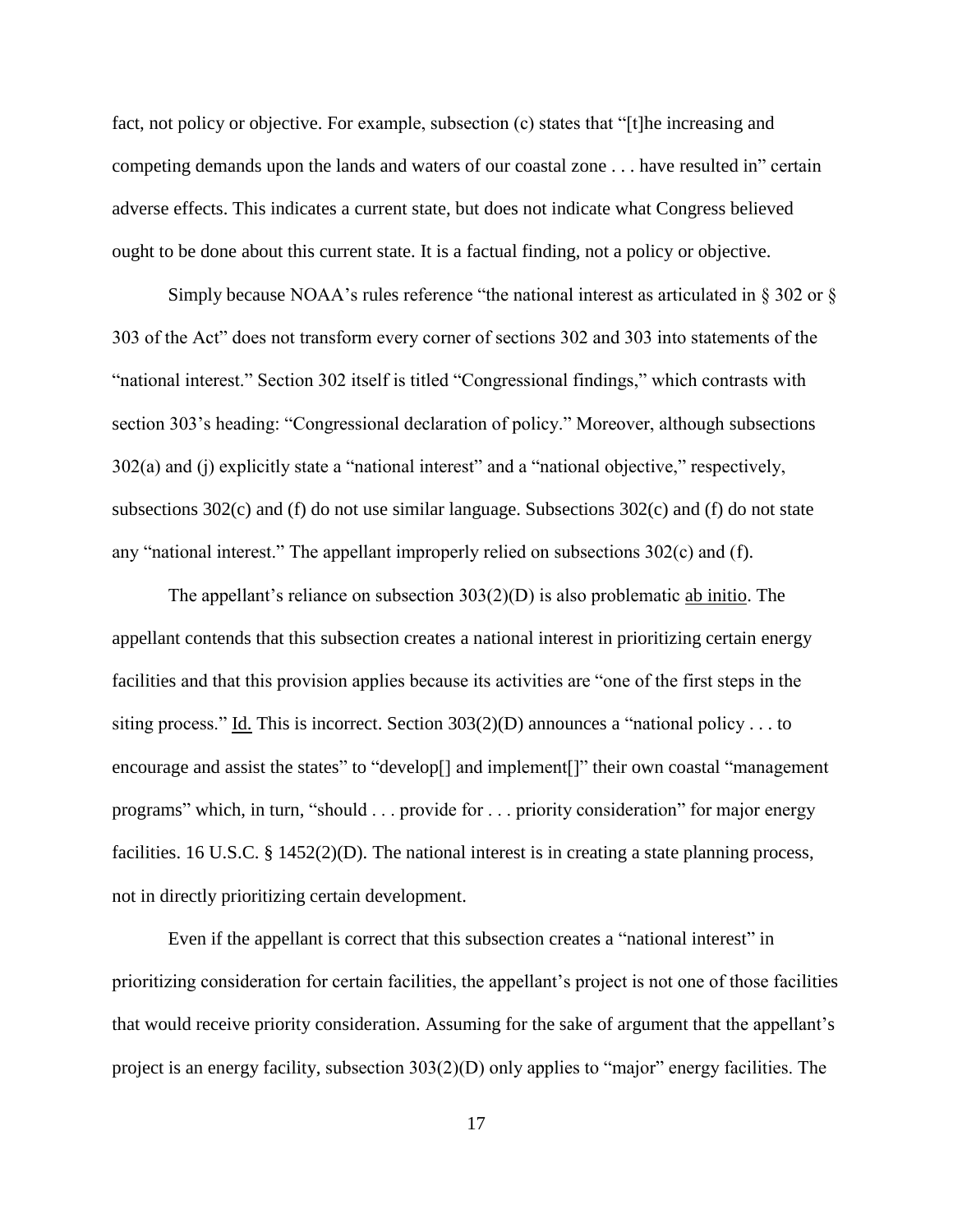appellant contends that its project is an energy facility, but conspicuously fails even call it a "major" energy facility, much less attempt to support such a conclusion. Br. at  $10 \& n.36$ (arguing only that the project is an "energy facility"). Thus, the appellant is incorrect that its survey is "just the type of energy-related coastal use contemplated and prioritized" by the Act. Br. at 12. If any energy projects are "prioritized," it is "major facilities related to . . . energy," which does not include the appellant's project. Indeed, the Secretary has issued several previous decisions regarding exploration activities but the appellant cites no decision in which the Secretary found exploration activities to be a "major facilit [y]." See Br. at 10. Therefore, subsection 303(2)(D) does not state any applicable "national interest."

If the Secretary accepts the appellant's argument that subsections  $302(c)$  and (f) and 303(2)(D) state "the national interest," then the Secretary must also accept that certain other provisions also state the national interest. Subsection 302(d) provides that "[t]he habitat areas of the coastal zone, and the fish, shellfish, other living marine resources, and wildlife therein, are ecologically fragile and consequently extremely vulnerable to destruction by man's alterations." Subsection 303(2)(A) discusses the "protection of natural resources . . . and fish and wildlife . . . within the coastal zone." Subsection 303(2)(C) provides for "the management of coastal development . . . to protect natural resources and existing uses of [coastal] waters." As discussed above, the proposed project will adversely affect a number of interjurisdictional fish species, which are resources of the coastal zone. <u>See</u> p. 8, supra. Congress has determined that these species are "ecologically fragile" and "extremely vulnerable to destruction by man's alterations." 16 U.S.C. § 1451(d). The appellant protests that it has struck "the Congressionally-mandated balance between conservation and development of coastal resources." Br. at 12. But it has not, because it would not "develop[] . . . coastal resources" at all. It only degrades them. The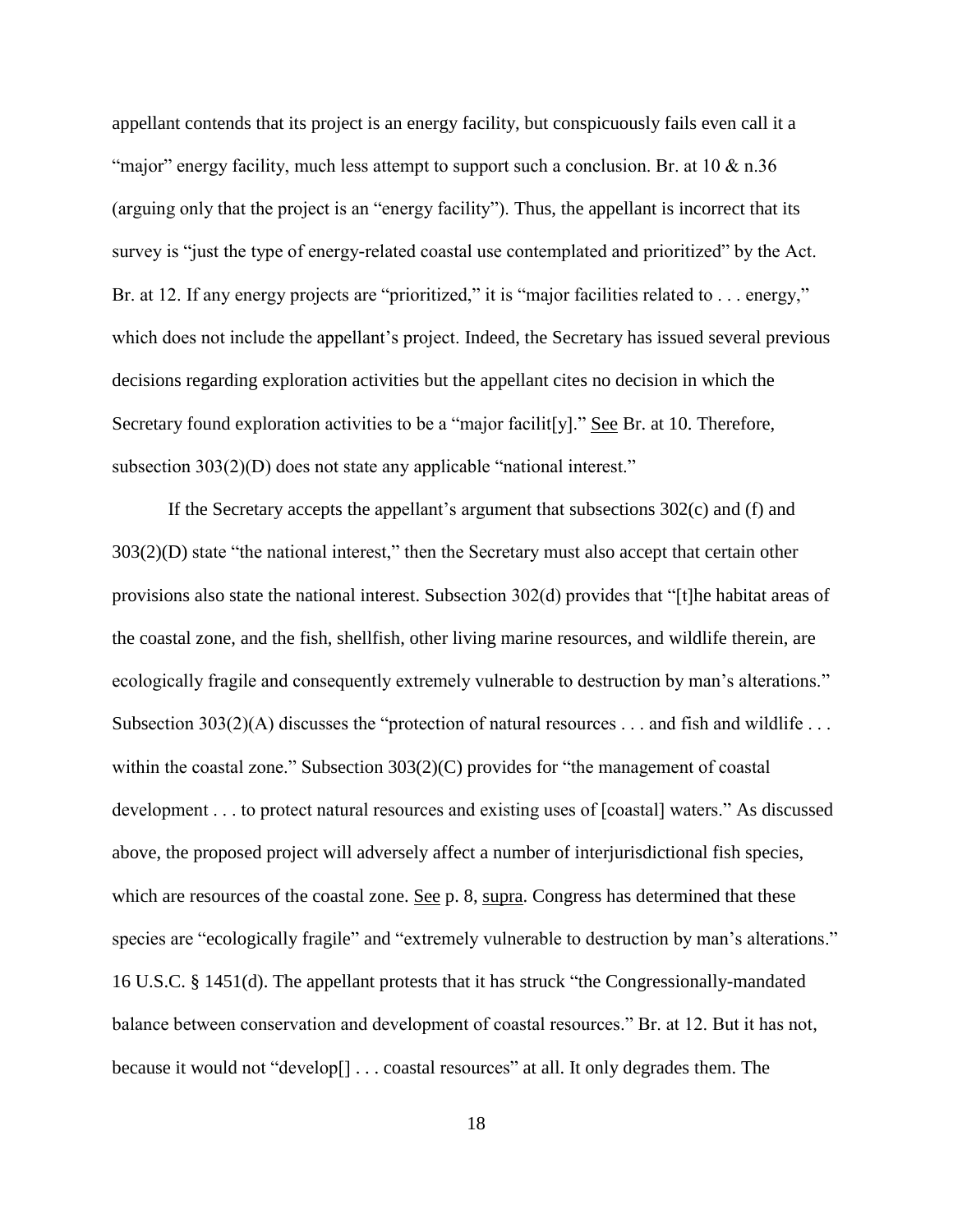appellant would only further its own corporate interest at the expense of the coastal zone, and not, as the rules require, "further<sup>[]</sup> the national interest." See 15 C.F.R. § 930.121(a).

*Significant or substantial.* "Not only must the Project further the national interest as articulated in Sections 302 or 303 of the CZMA, it must do so in a significant or substantial manner." Broadwater Energy at 10 (footnote omitted); see also 15 C.F.R. § 930.121(a). The "intent" of NOAA in adding the phrase "significant or substantial" to the rule was to "emphasiz[e] the need for an appellant to demonstrate that the proposed activity is of such import to the national goals for coastal resource management that, despite the will of State and local government decision makers, the Secretary of Commerce should independently review the proposed activity to determine its consistency with the CZMA." 65 Fed. Reg. at 77,150/2. The appellant must make this demonstration "on the evidence in the decision record." Appeal of Weaver's Cove Energy, L.L.C. et al. at 11 (June 26, 2008).

In order for the activity to "significant[ly]" advance the national interest of the Act, it must do so in an "important, notable, [or] valuable" way. 65 Fed. Reg. at 77,150/2 (quotation marks omitted). For a project to "substantial [ly]" further the Act's interests, it "must be more than related to one of the category of objectives described in §§ 302 or 303 – it must contribute to the national achievement of those objectives in an important way or to a degree that has a value or impact on a national scale." Id.

In support of the project's "significan[ce]," the appellant avers that the project "has the potential to increase domestic resources on a national scale and to obviate any further exploration activities where resources are absent." The appellant also contends that without its data, the country will waste "time and energy . . . on policy debates" and the industry may waste "time and investment" exploring areas where "resources are not present." Br. at 13. None of this meets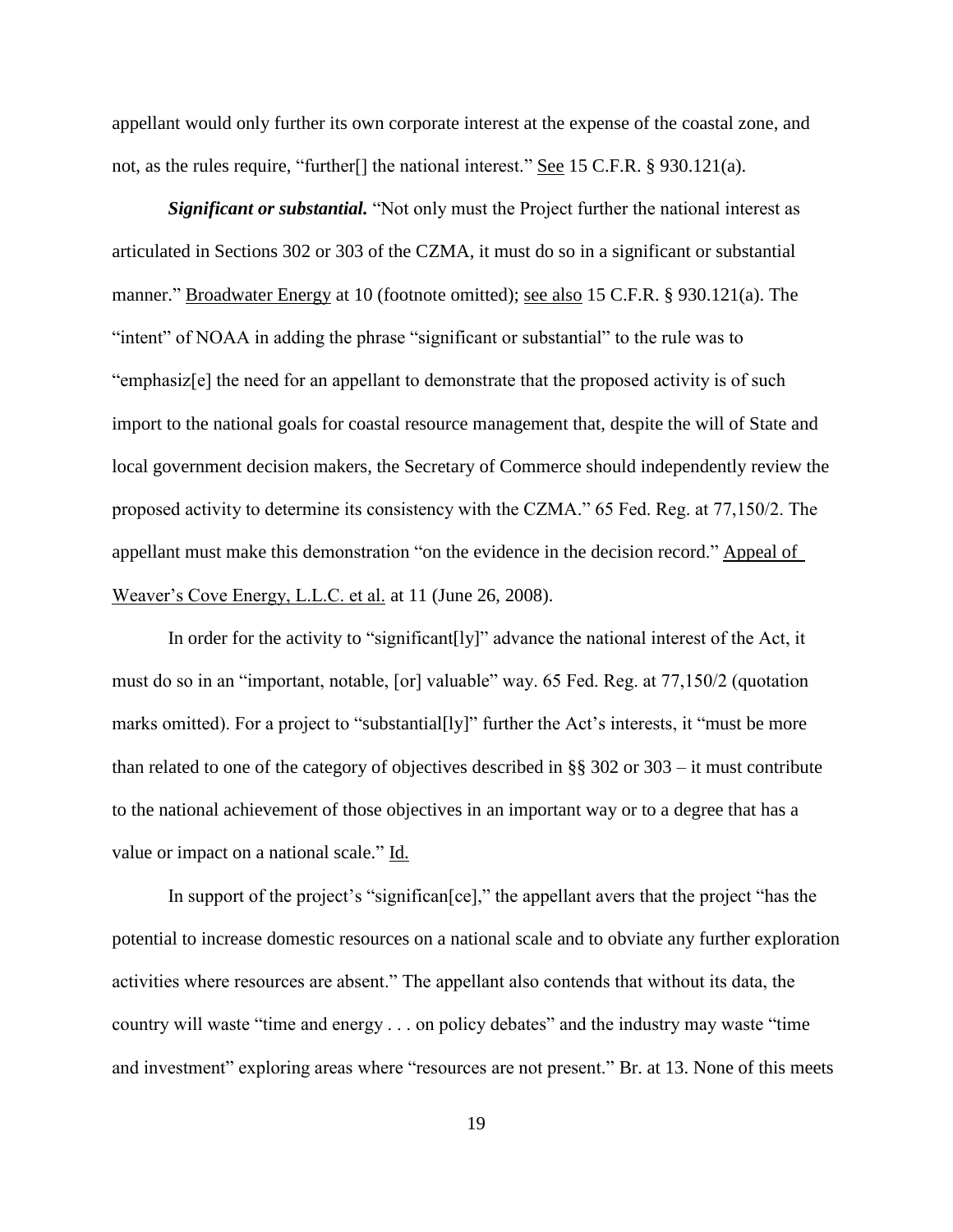the regulatory standard. Whether the project is an initial step in a lengthy and uncertain process that, years from now, could "increase domestic resources on a national scale" is irrelevant because the appellant has not shown that an increase in domestic resources is needed to meet any national interest identified in the Act. The record, as discussed above, indicates just the opposite.

The appellant also fails to show how its data would help to lessen the amount of time spent on policy debates. The appellant never indicates that it will make its data publicly available. Even if it would, the appellant does not indicate what policies that are being debated would be resolved by its data, particularly considering that the appellant could be one of many companies that generates data for the same region. See SR Doc. K.

To the extent that the industry may waste "time and investment" exploring areas where "resources are not present," Br. at 13, the appellant fails to provide any measure of this alleged outcome. The appellant has the burden of proffering evidence to support its case. A bald assertion that "time and investment" of some unspecified quantity is necessarily "significant" on a national scale fails to meet that burden. Moreover, the appellant identifies no "national interest" in the Act in optimizing the business of OCS development.

The only<sup>7</sup> argument that the appellant makes that its project "substantial[ly]" furthers the national interest is that "[t]he Secretary has found that proposed oil and gas exploratory activities have furthered the national interests as articulated in Sections 302 and 303 in every CZMA appeal involving such activities to date." Br. at 11 (footnote omitted). However, all of those decisions pre-date the change in the rules. All of those decisions relied on the less rigorous "one or more of" language in the pre-2000 rule and are therefore unpersuasive. More to the appellant's

 $<sup>7</sup>$  The argument that immediately follows in the appellant's brief appears to relate only to the contention</sup> that the project "further[s] the national interest," Br. at 12, but does not appear to relate to the "significant or substantial" part of section 930.121(a).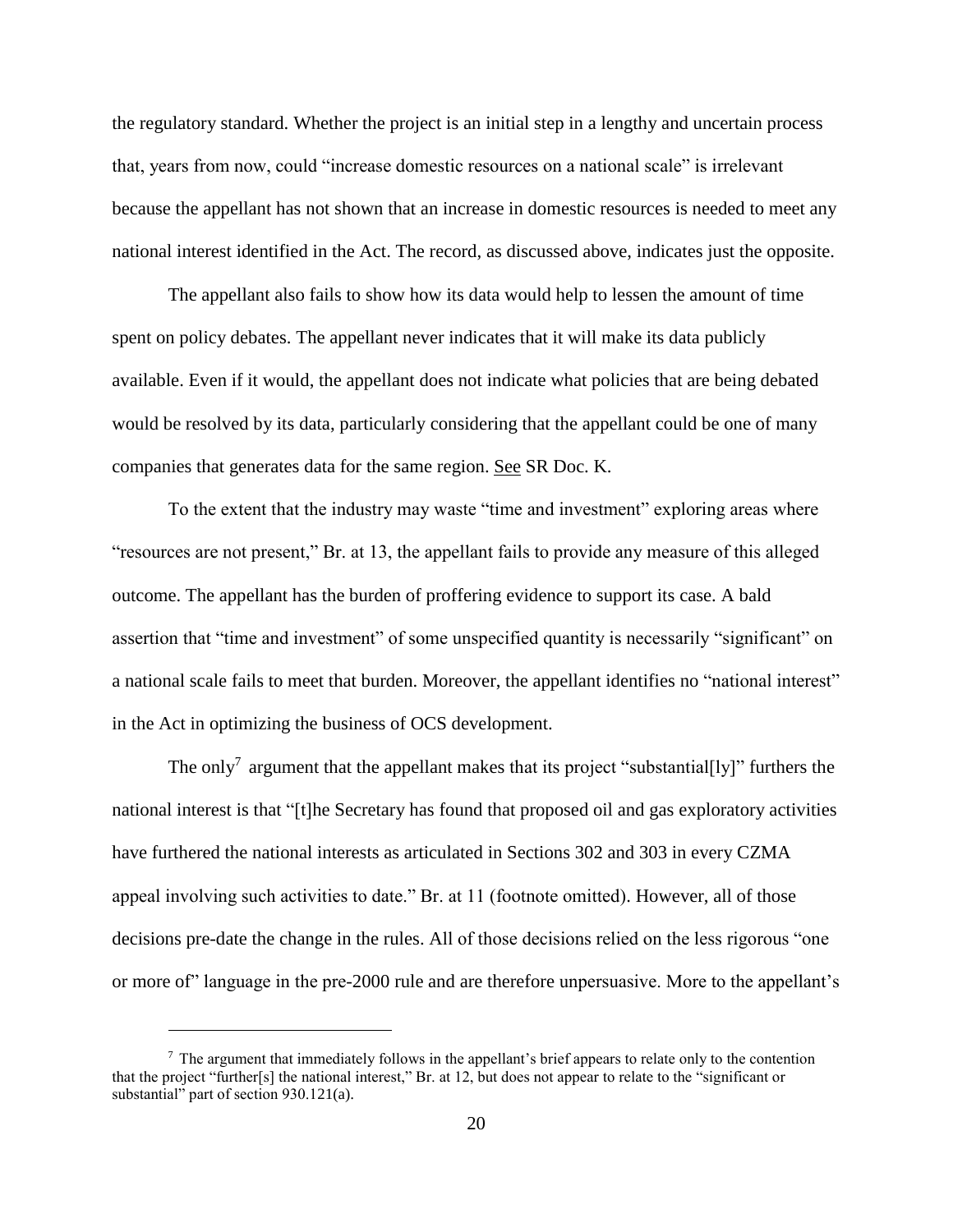point, all of these decisions pre-date the addition of the "significant or substantial" requirement to the regulations. Therefore, although the Secretary may have found in those decisions that exploration projects furthered the national interest, he did not find that they significantly or substantially furthered that interest.

Further, all of those decisions occurred before the United States became a net exporter of energy and so are factually inapplicable. To this point, NOAA indicated in 2006 that it could not conclude that it would "always be the case or [would] be the case in any particular situation" that "oil and gas activities . . . further the national interest in a significant or substantial manner." 71 Fed. Reg. 788, 803/3 (Jan. 5, 2006). NOAA reiterated that "all Secretarial appeal decisions are made on a case-by-case basis and rely on the record developed for that case." Id. Therefore, the appellant cannot simply rely on the outcomes of the Secretary's previous decisions on this issue.

Finally, the collection of data itself is not a goal. It is only a means to an end. And it is only "one of the first steps," Br. at 10, in a process of several considerably complex steps. As noted above, the area to be surveyed is currently off limits to development, and the federal government's process to open the area to leasing is lingering at a very early stage. The appellant cannot sustain the position that one of five proposed surveys, representing the earliest steps of a lengthy process that may not even advance past the initial stages is somehow "significant or substantial" and requires that the Secretary override a State's objection.<sup>8</sup> This is particularly so,

<sup>8</sup> The State is aware that some surveys of the OCS are conducted under exclusive contracts. In the exclusive contract model, the survey company contracts with a single firm to provide only that firm with its survey data. Under the open contract model, a survey company conducts the survey and then sells the data to whichever firms choose to buy it.

The record does not show which contracting model any of the five surveys discussed herein are using. If exclusive contracts are being used in the Atlantic, the appellant may contend that although four other companies are also seeking to survey the area, those data would only be shared with four firms, which allegedly could negatively impact subsequent development of the resource. This argument would fail for at least two reasons. First, there is no legal requirement that the industry arrange its relationships this way. Indeed, the industry trend is away from the exclusive contract model. Industry participants should not be permitted to manufacture a significant contribution to a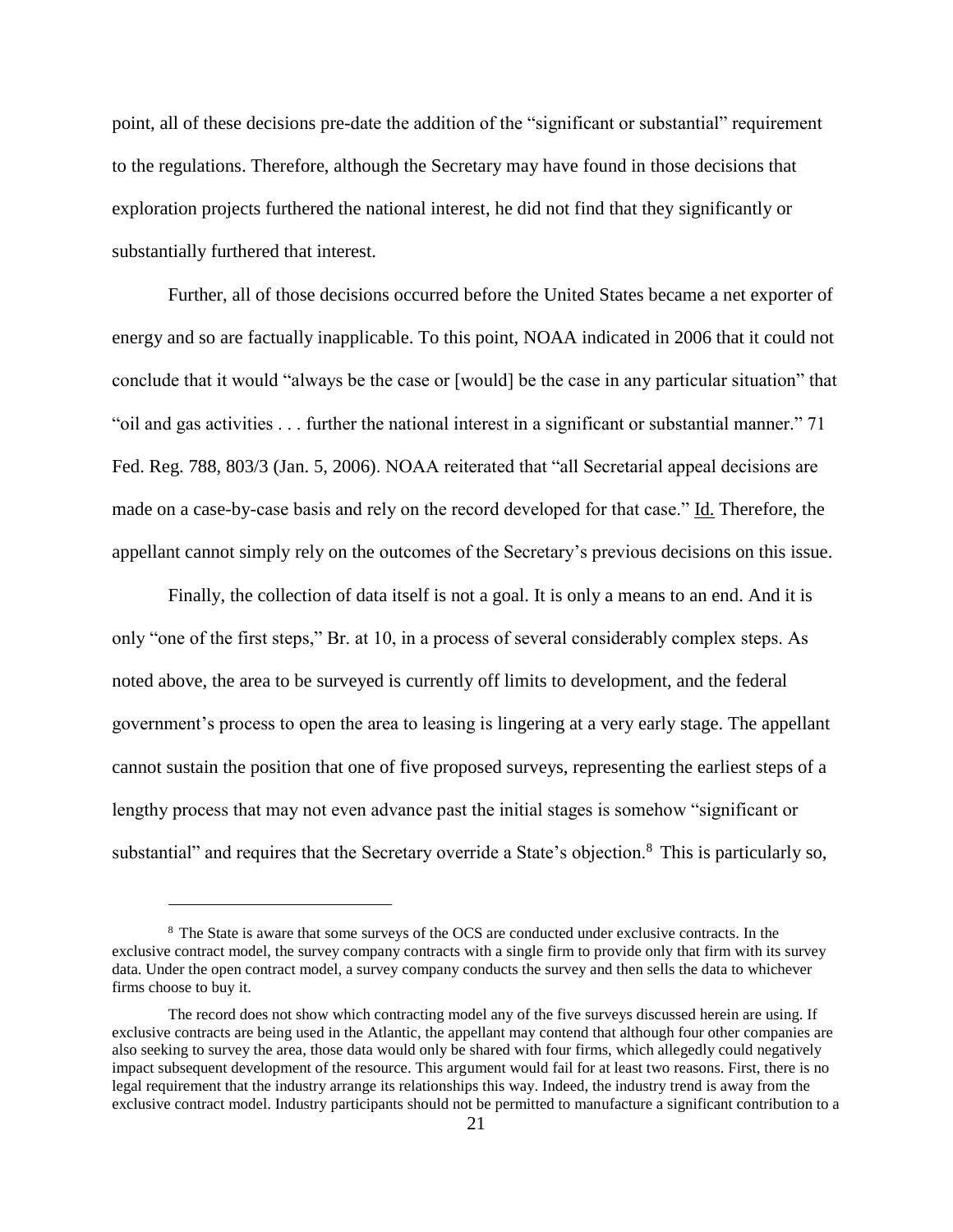considering that other companies may make similar data available. As such, the appellant's project would not significantly or substantially further any national interest of the Act. 15 C.F.R. § 930.121(a).

### <span id="page-23-0"></span>**B. Any national interest that may be furthered by the activity does not outweigh the adverse coastal effects, when those effects are considered separately or cumulatively.**

For the appellant to succeed, it must show by a preponderance of the evidence that any national interest in the project outweighs its adverse coastal effects. E.g., Broadwater Energy at 13. The record establishes that the appellant cannot meet its burden.

*Direct, Indirect, and Cumulative Adverse Coastal Effects***.** The proposed project will cause several significant "reasonably foreseeable . . . direct . . . and indirect (cumulative and secondary) effects" on the State's "coastal use[s] or resource[s]." 15 C.F.R. § 930.11(g).

*First*, the proposed activity will adversely affect the State's commercial and recreational fishing industries. See id. § 930.11(b). The coastal fishing industry in North Carolina, including both commercial and recreational fishing, is estimated to support almost 50,000 jobs, create over \$1.5 billion in yearly income, and account for \$3.9 billion in sales annually. NCR Doc. 4 at 12. Seismic sounds may interfere with the normal behavior of fish species and reduce their catchability due to displacement from areas of forage, spawning, and refuge, and affect overall abundance, thereby affecting economically valuable fisheries and operations throughout the survey area. Id. at 5, 14. BOEM acknowledged, when studying the effects of the proposed seismic surveys, that airguns may result in changes to "behavioral responses, masking of

national interest of the Act simply by contracting away their rights. Second, nothing in the record demonstrates the added advantage to the development of the resource of having five sets of data instead of four. Therefore, the appellant has not demonstrated that the fifth survey would "further[] the national interest . . . in a significant . . . manner," instead of furthering the national interest in merely an incremental or marginal manner.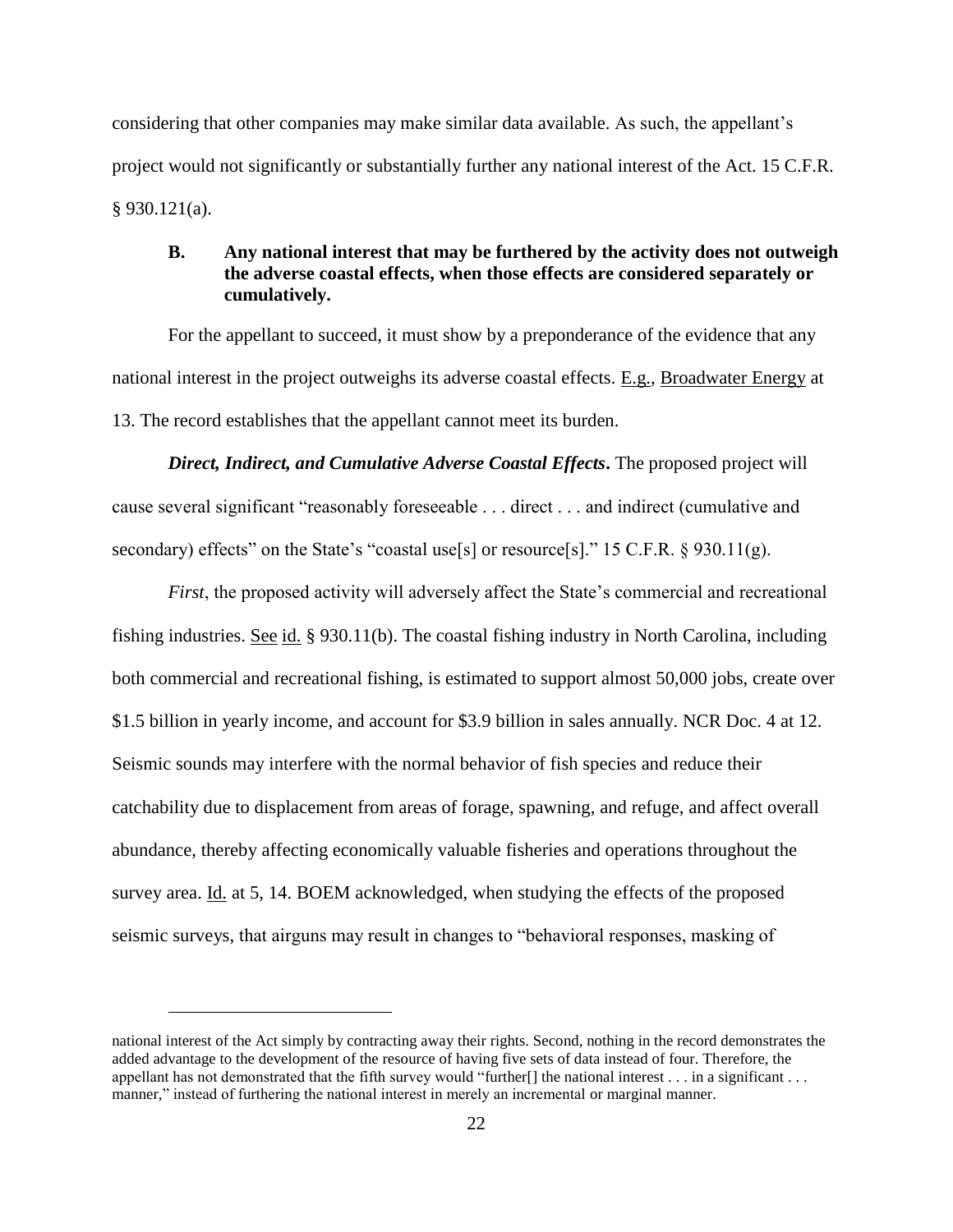biologically important sounds, temporary hearing loss, and physiological effects." CR Doc. 23 at 18. BOEM also found that the sounds generated by airguns could cause "short-term, localized reduction in fish catch." Id. at 20. It also documented that vessel exclusion zones would interrupt fishing activities. BOEM did not consider these effects to be negligible, and it noted similar impacts to recreational fisheries. Id.

As discussed above, North Carolina is home to over two dozen interjurisdictional fish species which spend time in both state and federal waters. See p. 8, supra; NCR Doc. 4 at 8; 15 C.F.R. § 930.11(b). Many of these fish are commercially and recreationally important, e.g., summer flounder, snapper-grouper complex. E.g., NCR Doc. 4 at 28 tbl. 2. The record demonstrates that the proposed survey will affect these resources and uses.

*Second,* the survey will adversely affect biological resources of the coastal zone. "The sounds that seismic arrays produce are among the loudest that humans regularly introduce into the ocean . . . ." SR Doc. Z at 5  $\P$  10. "[A]coustic energy from seismic airgun surveys can propagate hundreds to thousands of kilometers in marine environments." Id. at 15 ¶ 35. The sound "has a number of characteristics that heighten its potential to harm marine fishes and invertebrates. . . . includ[ing] its frequency, output and amplitude." SR Doc. AA at  $7 \parallel 18$ .

Numerous studies have described adverse effects from seismic sounds to marine mammals,  $9$  fish, and invertebrates, including injury and death. E.g., SR Docs. Z at 4-5  $\P$  8-9;

<sup>&</sup>lt;sup>9</sup> "North Carolina has a higher diversity of marine mammals than anywhere along the east coast of the United States or the Gulf of Mexico . . . ." SR Doc. PP at 4. Marine mammals in the North Carolina coastal zone include dolphins, seals, porpoises, whales, and manatee. SR Doc. QQ at 80-83, 89-123; SR Doc. RR. North Carolina, in cooperation with other state, private and federal entities, "participates in various efforts to protect [marine mammals] as an integral part of our coastal ecosystem." SR Doc. PP at 5; see also SR Doc. SS. The harm caused by seismic surveys "undermines state efforts to protect and foster the growth of our marine mammal populations." SR Doc. PP at 5. In addition, the marine mammals present in and near the State's coastal zone support North Carolina-based tourism and are an object of important scientific research in the State. E.g., SR Docs. TT, UU, VV, Z at 1 ¶ 2, DD at 1-16 ¶¶ 2-44, EE at 6 ¶ 15, and SS at 2-3 ¶¶ 3-4. As a result, harm to these marine mammals will result in adverse coastal effects for the State.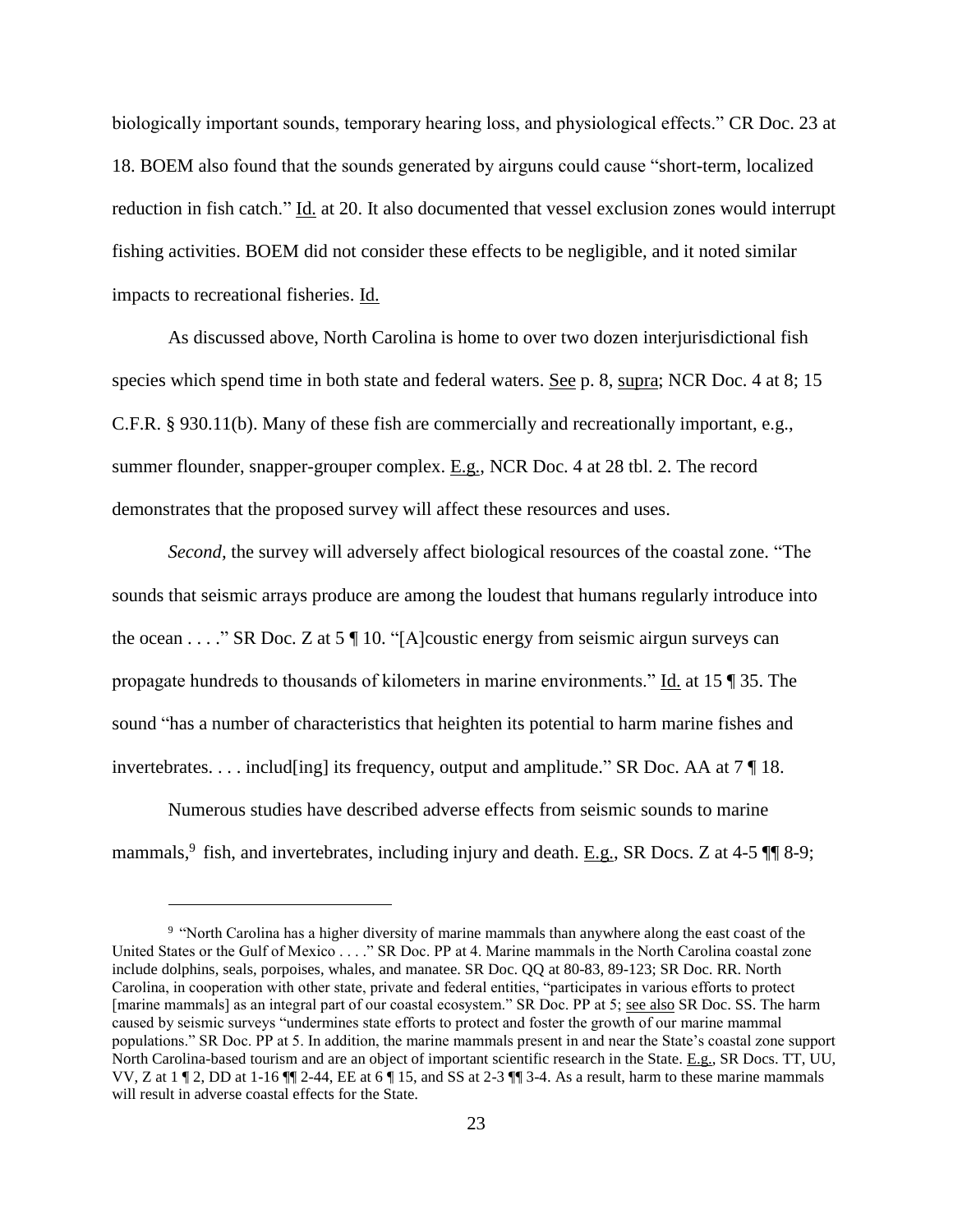BB at 5 ¶¶ 11, 13; AA at 4, 10 ¶¶ 9, 28; CC at 2, 5 ¶¶ 4, 10; DD at 10-11 ¶ 29 EE at 2-3 ¶¶ 4-5; FF at 12-15 ¶¶ 27-32; GG at 4-6 ¶¶ 8-10; HH at 5-7 ¶¶ 9-10; II at 2-4 ¶¶ 4-8; and JJ - NN. For example, studies have demonstrated increased mortality of scallops and compromised immune function of spiny lobsters. SR Docs. KK, JJ. These studies indicate that seismic surveying may negatively affect "North Carolina's molluscan bivalve and crustacean fisheries," including the State's hard blue crab fishery which is the State's "highest revenue-generating fishery, consistently grossing over \$20 million in ex-vessel value." SR Doc. G at 4. Clams and scallops are particularly vulnerable to the effects of repeated exposure due to their sessile nature. Id. DMF also identified potential decreases in zooplankton having "cascading impacts" on the food web, causing further impacts to the survival of individuals or populations. NCR Doc. 4 at 17.

*Third*, the proposed activity will cause space and use conflicts. As BOEM has found, seismic surveying will interrupt commercial fishing activities by damaging bottom founded fishing gear and interfering with other settling fishing gear, and may divert recreational fishing away from preferred fishing locations. CR Doc. 23 at 20, 115. Survey activities are also likely to interfere with some of the dozens of fishing tournaments hosted each year off the North Carolina coast, resulting in significant lost revenues. See NCR Doc. 4 at 17.

The appellant notes that it has agreed to a mitigation condition that the State imposed on the other applicants over four and a half years ago to "avoid, minimize, and mitigate" use

For example, beaked whales are present year-round in the Cape Hatteras region, SR Doc. EE at 4-5 ¶10, and have been observed in the North Carolina coastal zone. E.g., SR Doc. QQ at 111. These whales have a particular vulnerability to anthropogenic acoustic impacts given their demonstrated site fidelity. SR Doc. SS at 26; SR Doc. EE at 4 ¶ 7. Because beaked whales have "limited home ranges," "extended periods of disturbance would have adverse consequences" by displacing them "from their core habitat." SR Doc. DD at 15 ¶ 40. "[T]here is strong reason for concern that seismic survey sounds could trigger behavioral reactions that lead to serious injury or death to beaked whales." SR Doc. HH at 5-6 ¶ 9.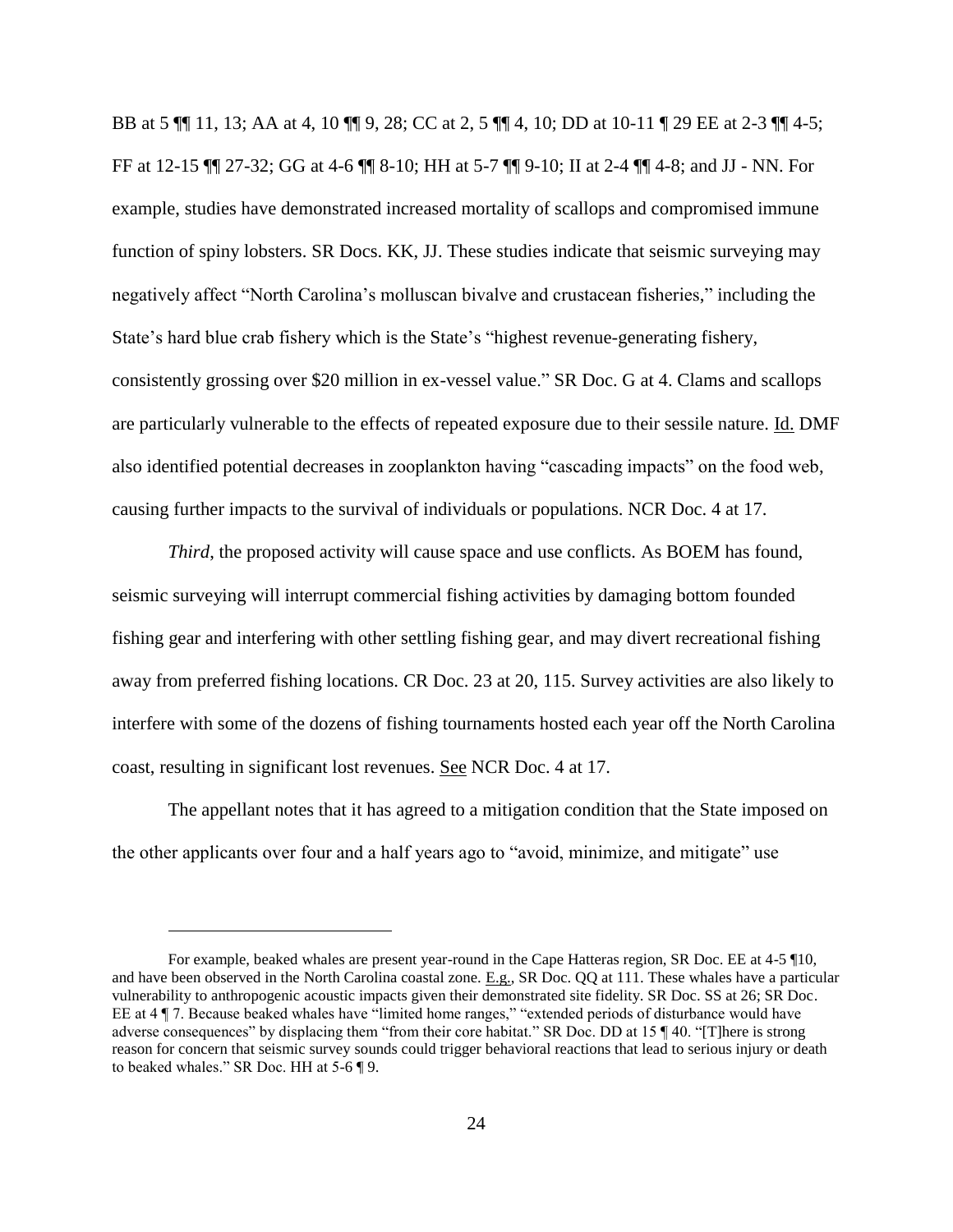conflicts. Br. at 20; e.g., SR Doc. A at 3. As discussed above, the Secretary does not, in this appeal, review the State's objection for consistency with previous concurrences. Moreover, the appellant fails to demonstrate that this condition would avoid impacts to catch rates, particularly given the sheer volume of commercial and recreational fishing, diving, and other activities in these waters. See, e.g., NCR Doc. 4 at 5-6, 9, 12-18, 21-27 tbl. 1.

*Fourth*, the proposed activity will harm endangered and threatened species. See 15 CFR § 930.11(b); Sparrows Point at 31. The North American right whale has enjoyed a long connection to the State's coastal zone, including as an historical fishery resource, a basis for tourism, and an object of important local scientific research. E.g., SR Docs. PP at 4, TT, UU, VV, WW, Z at 1 ¶ 2, DD at 1-16 ¶¶ 2-44, EE at 6 ¶ 15, and SS at 2-3 ¶¶ 3-4. This critically endangered species numbers below 500 individuals and its future is in serious doubt. SR Doc. SS at 20-21, 23-26. The mitigation measures in the IHAs are insufficient to prevent harm given that of the 188 sightings from 1998-2015, 22 percent occurred in areas not protected from exposure to seismic activity. This represents a minimum of 8.4% of the endangered population. Id. at 26. Airgun noise is "a major potential stressor for right whales because it travels across very large distances of ocean and occupies the same acoustic frequencies that the whales depend on for most of their vital functions." SR Doc. FF at 12 ¶¶ 27.

In addition, the Southeast U.S. is one of the most important nesting sites for loggerhead sea turtles worldwide. SR Doc. XX at 20. The Northwest Atlantic Distinct Population Segment of loggerhead sea turtles received extensive critical habitat protection along the beaches of North Carolina in 2014. 79 Fed. Reg. 39,756 (July 10, 2014). Preliminary data from this year indicate that sea turtles laid 2,359 nests along North Carolina's coastline. SR Doc. ZZ. As BOEM observed when assessing the impacts of seismic surveying in the Atlantic, "breeding adults,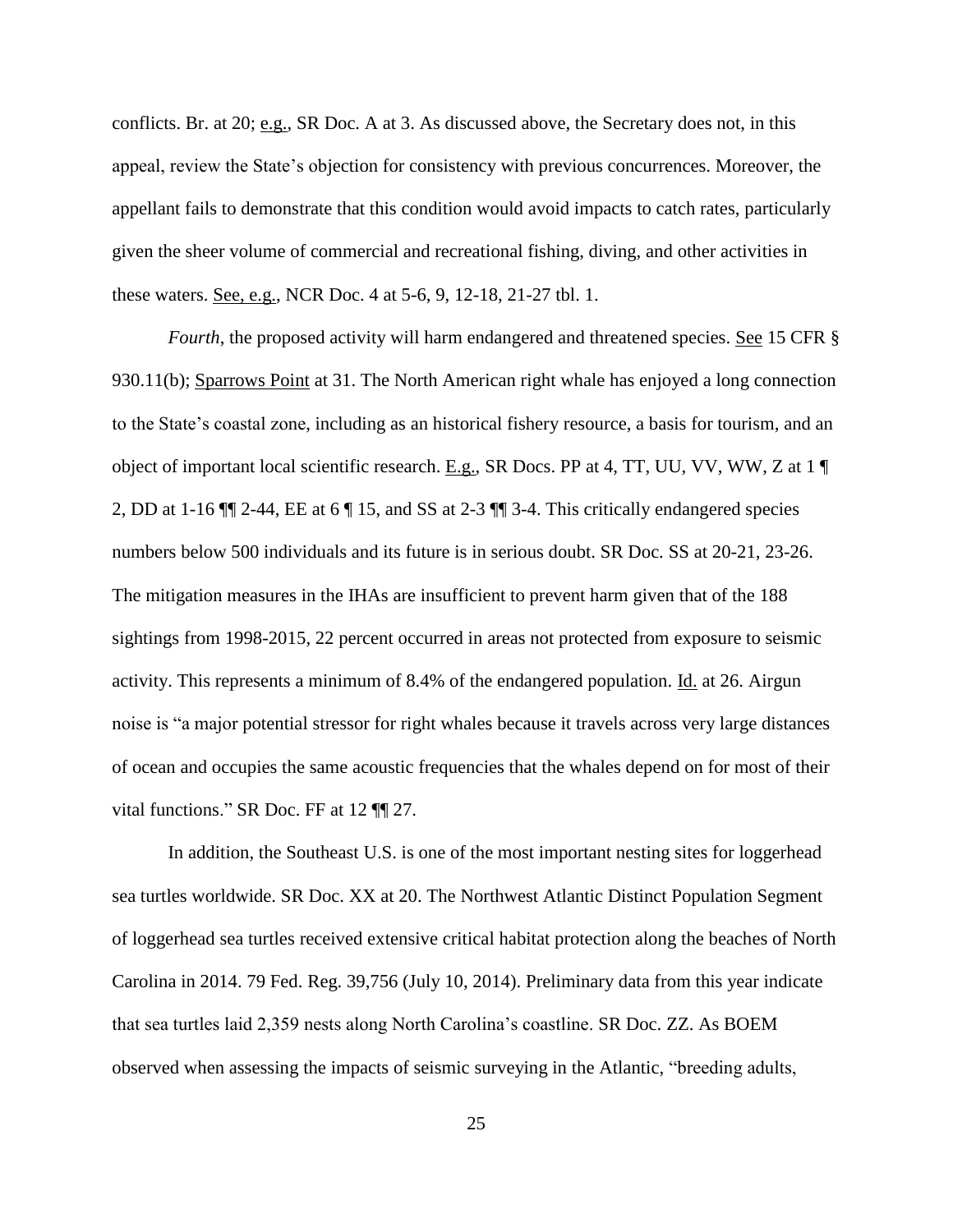nesting adult females, and hatchlings could be exposed to airgun seismic survey-related sound exposures at levels of 180 dB re 1 μPa or greater. Potential impacts could include auditory injuries or behavioral avoidance that interferes with nesting activities." CR Doc. 23 at 109. Aside from acoustic impacts, sea turtles could also be injured by seismic surveying through an increase in vessel traffic and accidental fuel discharges. Id. at 110-11.

*Fifth*, these coastal effects would be magnified by the cumulative impacts of other seismic surveys. Cumulative effects are "the effects of an objected-to activity when added to the baseline of other past, present, and reasonably foreseeable future activities in the area of, and adjacent to, the coastal zone in which the objected-to activity is likely to contribute to adverse effects on the natural resources of the coastal zone." Sparrows Point at 39 (citation omitted).

Currently, the appellant is one of five companies proposing to conduct seismic airgun exploration for oil and gas off North Carolina's coast. The five reasonably foreseeable surveys would cover a large overlapping area off the State's coast. All of these surveys would likely occur close in time. See, e.g., 83 Fed. Reg. 63,268, 63,268/3 (Dec. 7, 2018). "The noise produced by these five large-scale surveys would be temporally and spatially pervasive within the region." SR Doc. AA at 14 ¶ 42. This "saturat [ion] [of] near-shore habitats with airgun noise" will cause "mortality, developmental impairment, decrements in vital function and other harms" to "both coastal and offshore species." Id.

Through multipath propagation and reverberation "sounds emanating from seismic airguns . . . lead to a continuous increase in the sound level" for "months at a time." Id. at 7  $\P$ 21-22. An expert witness has vividly depicted both the aerial extent of the sound field from a single vessel and the lack of any "'quiet' period between the pulses." SR Doc. Z at 15-18 ¶¶ 36- 39. A composite map showing the scale and concentration of seismic airgun use for the five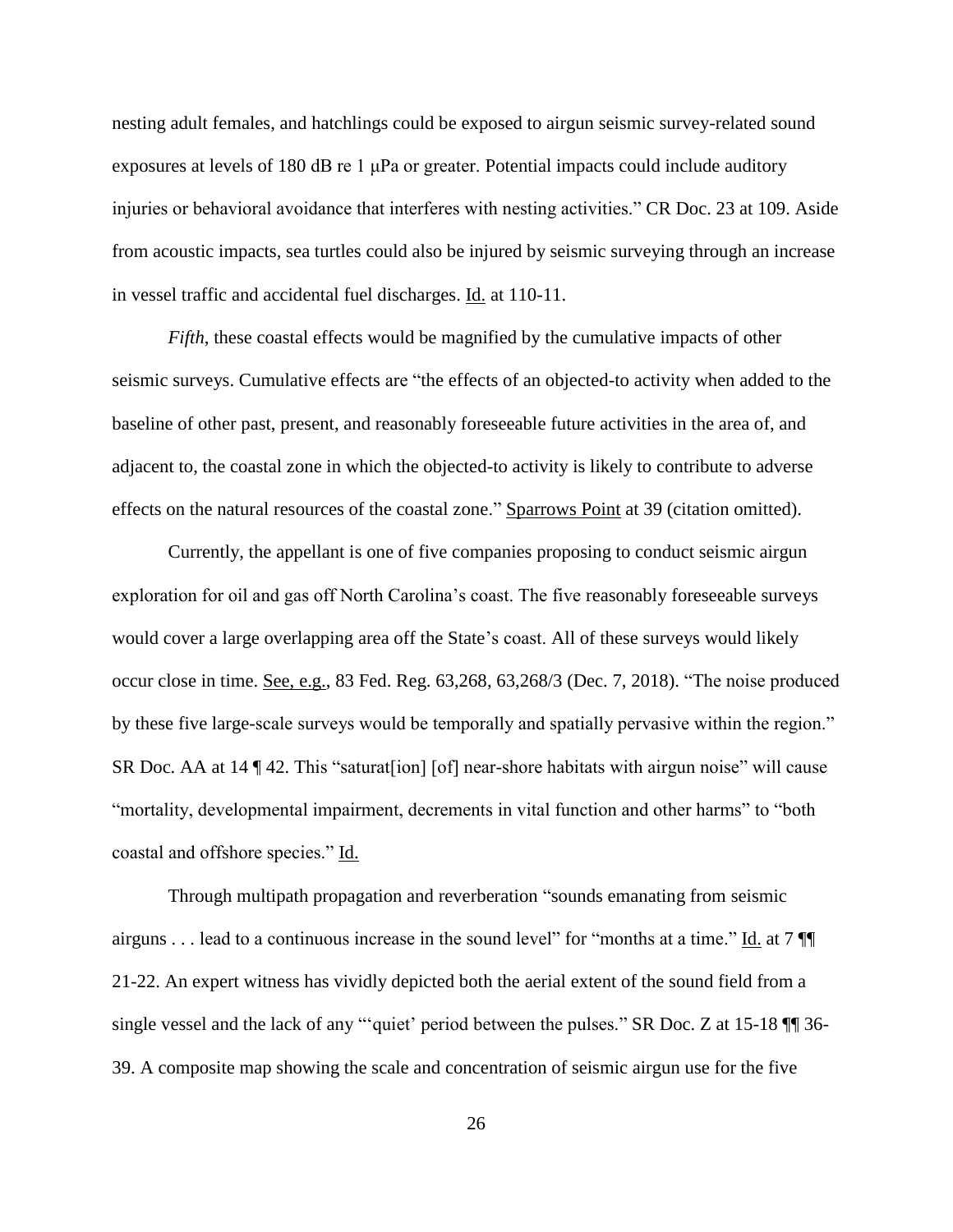applicants was created based on information in the IHA application submitted by each company. SR Doc. AAA at 2 (¶¶ 3-4), 5. In the survey area, several simultaneously operating vessels would cover close to 90,000 trackline miles over roughly 850 survey days in less than two years. SR Doc. Z at 21 ¶ 48. The interwoven tracklines combined with the widespread and continuous noise created by each vessel demonstrate the compounding effect of multiple surveys.

This chronic disturbance and resulting chronic stress would magnify the effects of the appellant's activity. "Chronic stress in all mammals . . . reduces immune and endocrine function, negatively affecting reproductive fitness and leaving them vulnerable to disease." SR Doc. FF at 14 ¶ 30. For example, long-term "repeated exposure to constant seismic airgun noise will induce and increase chronic physiological stress in right whales." Id. This is of particular concern because "[m]any of the adult female[]" right whales even now "have health scores that are just above the threshold of reproductive success." Id. This is in addition to the many other impacts of widespread airgun use on mammals. SR Doc. Z at 7-14 ¶¶ 19-34; SR Doc. BB at 2-7 ¶¶ 4-13.

The surveys will focus in part on a location off North Carolina that is favored by beaked whales. Beaked whales "are particularly vulnerable to the cumulative adverse effects of disturbance." SR Doc. EE at 5 ¶ 12. For this species, it is irrelevant that the surveys would not "co-occur in time and space."  $\underline{Id}$  at 4  $\P$  9. "What matters is repeated exposure," as will occur with multiple overlapping surveys. Id. Beaked whales are very highly sensitive to acoustic disturbances and exhibit extreme reactions to anthropogenic sound. SR Doc. HH at 3 ¶ 8. "[T]here is strong reason for concern that seismic survey sounds could trigger behavioral reactions that lead to serious injury or death to beaked whales." Id. at 5 ¶ 9.

The appellant alleges a lack of harm, in part, because "thousands of marine seismic surveys have occurred since the 1950s demonstrate[ing] that fisheries and seismic activities can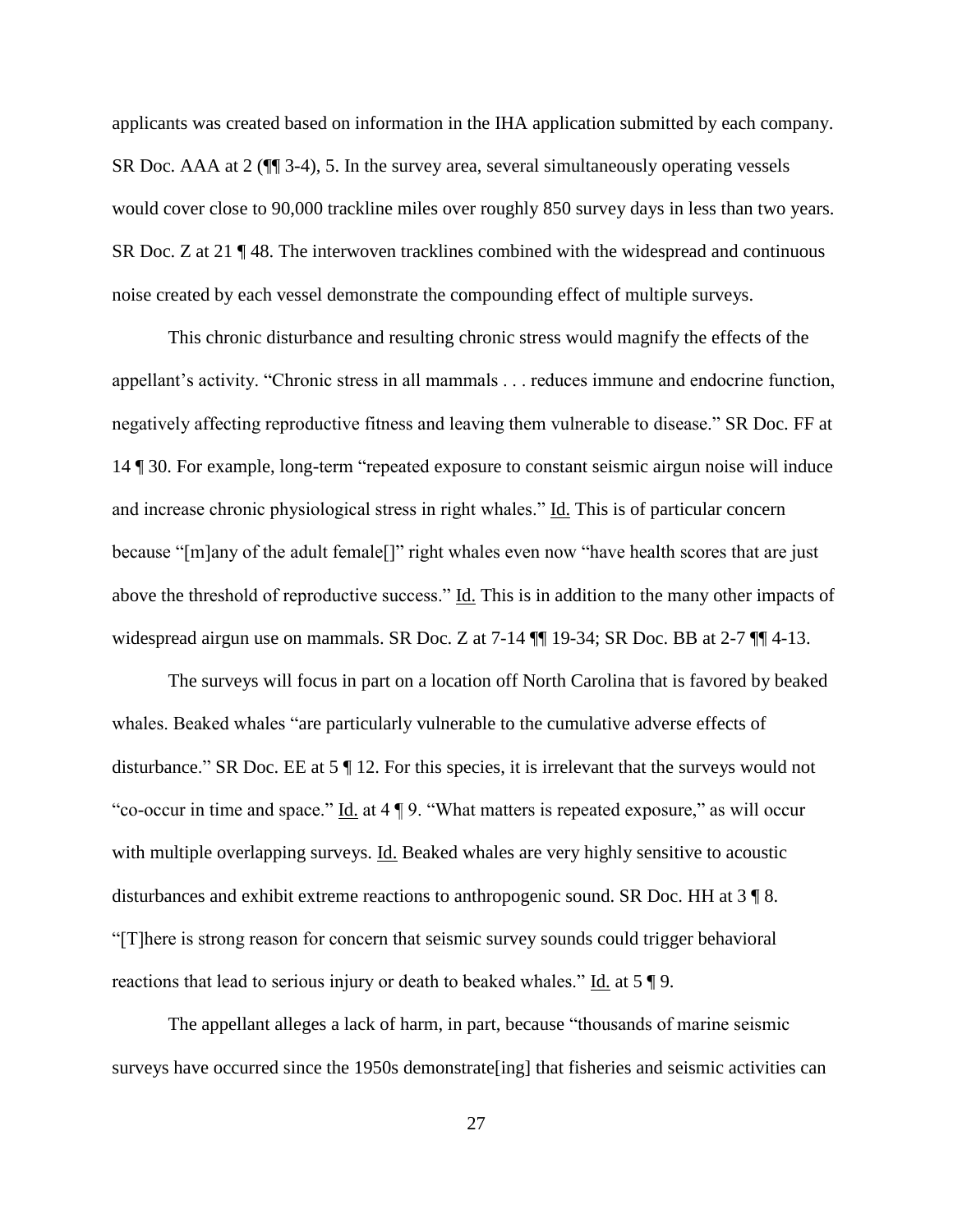and do coexist." Br at 14-15. Simply because seismic surveys have occurred does not demonstrate lack of harm. The current research on which the State continues to rely points to environmental impacts that were not identified until recently. See SR Doc. DDD at 3 ¶ 5.

*The appellant's critique of recent studies.* Several recent studies support the reasonably foreseeable adverse coastal effects discussed above. SR Doc. BB at 2-5. In summary, these studies demonstrate that the proposed seismic survey activities directly affect fish "by masking biologically-relevant sounds and altering normal behaviors, and can possibly affect the survival of individuals or populations." SR Doc. G at 4. The research supports that "displacement of fish could change distribution of fish in the water column, reduce catches, and affect economically valuable fisheries and operations." Id. Additionally, the research considers changes in zooplankton abundance and mortality from seismic activities that "could result in cascading impacts on various trop[h]ic levels within the food chain." Id.

The appellant focuses on the two studies by McCauley et al. and Paxton et al. Br. at 17- 20. The McCauley study has been recognized as a "critically important paper on the effect of seismic air guns on zooplankton" based on its observation of a "greater than 50% reduction in abundance in over 58% of all zooplankton taxa, and . . . significantly more (two to three times) dead zooplankton in . . . tow[ed] [nets] after exposure." See SR Doc. SS at 26-27. The study "clearly point[s] to an unrecognized and fundamentally destructive impact of seismic [exploration] on the marine ecosystem" because "[z]ooplankton form the base of the food chain for cetaceans." Id. at 27 (emphasis in original).

The appellant alleges certain "shortcomings in McCauley's methodology" in an attempt to discount the study's significance. Br. at 17-18. "[W]hile the study has limitations, these critiques do not negate its results." SR Doc. CC at 3 ¶ 9. Indeed, contrary to the appellant's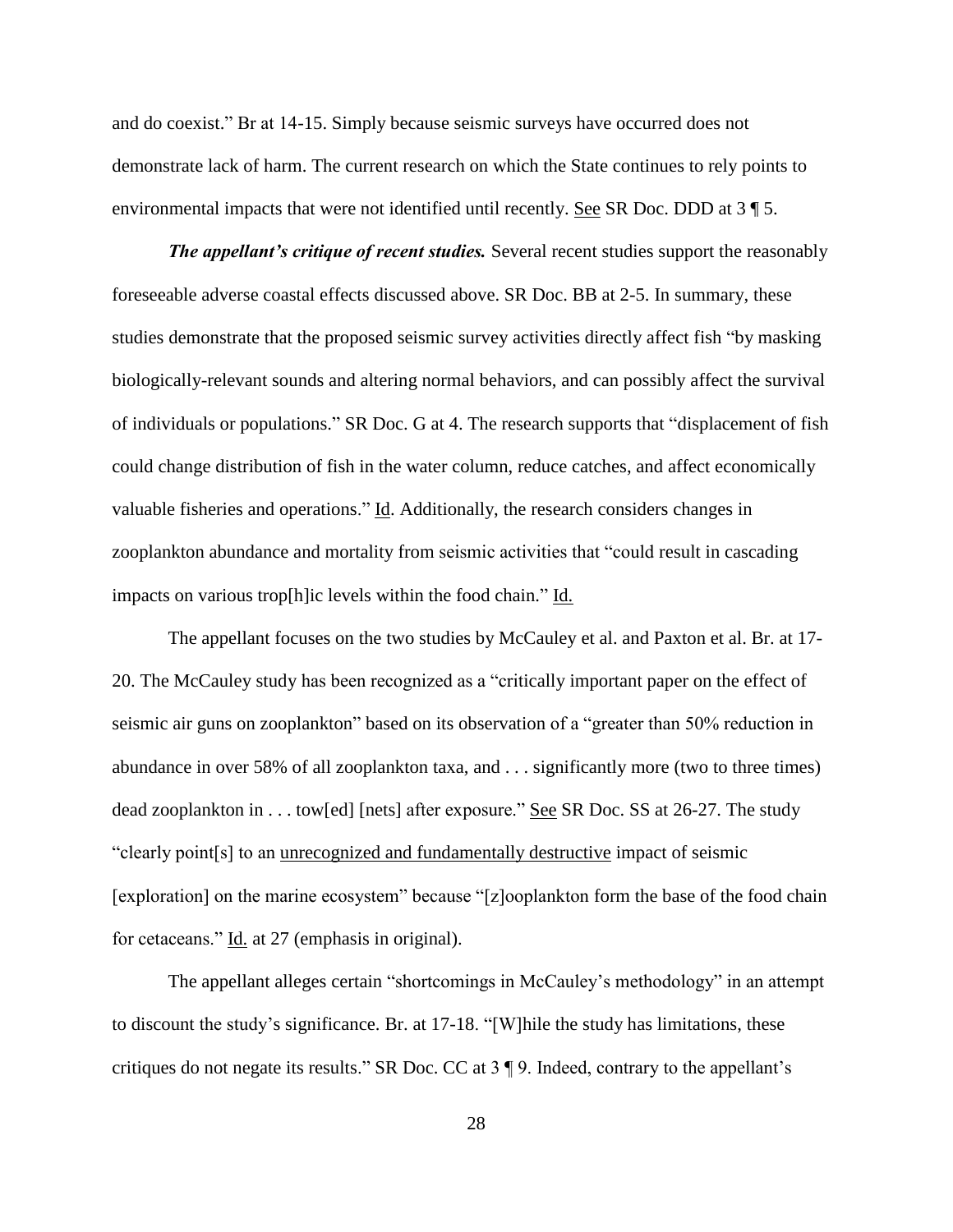averment, NMFS did not dismiss McCauley's study as "unvalidated." Br. at 18. Instead, citing McCauley, it concluded that "recent evidence indicates that seismic airguns may lead to a significant reduction in zooplankton," CR Doc. 7 at 78 (emphasis added), and that industry's "dismissal of the study seems to reflect an unsubstantiated opinion," 83 Fed. Reg. at 63,280/2.

The appellant also substantially mischaracterizes the McCauley study. McCauley did not "use[]" a "3-D survey." Br. at 18; see also id. at 17 (referencing a "3-D seismic survey"). The study demonstrated a "significant reduction in zooplankton," CR Doc. 7 at 78 , using a single airgun – one that is "substantially smaller" than some of those that are used for 2-D surveys such as the appellant's. SR Doc. AA at 14 ¶ 40; SR Doc. NN at 6. Further, 2-D surveys typically use eighteen to thirty-six airguns compared to the single gun used by McCauley. See CR Doc. 27 at 48. McCauley's results underestimate the impacts from projects such as the appellant's. SR Doc. AA at 14-15 ¶ 40.

McCauley's critics "appear to concede that large-scale effects" to zooplankton from seismic exploration "might well occur." SR Doc. BBB at 55. However, the appellant contends that "ocean circulation" will "greatly reduce[]" these impacts. Br. at 17. At the least, the ecosystem would suffer "a temporary disruption in the food supply," and the killing of larval forms, which would have longer term impacts on the adult zooplankton population. SR Doc. BBB at 55.

The appellant's attempt to undermine McCauley by reference to the later work of Richardson et al. is not persuasive. Br at 17. Even Richardson acknowledged that McCauley "was the first large-scale study of the impacts of seismic activity on zooplankton" and that "[i]t overturn[ed] current thinking that impacts on zooplankton are minimal." SR Doc. CCC at 22 (emphasis removed; quoting Richardson et al. (2017)).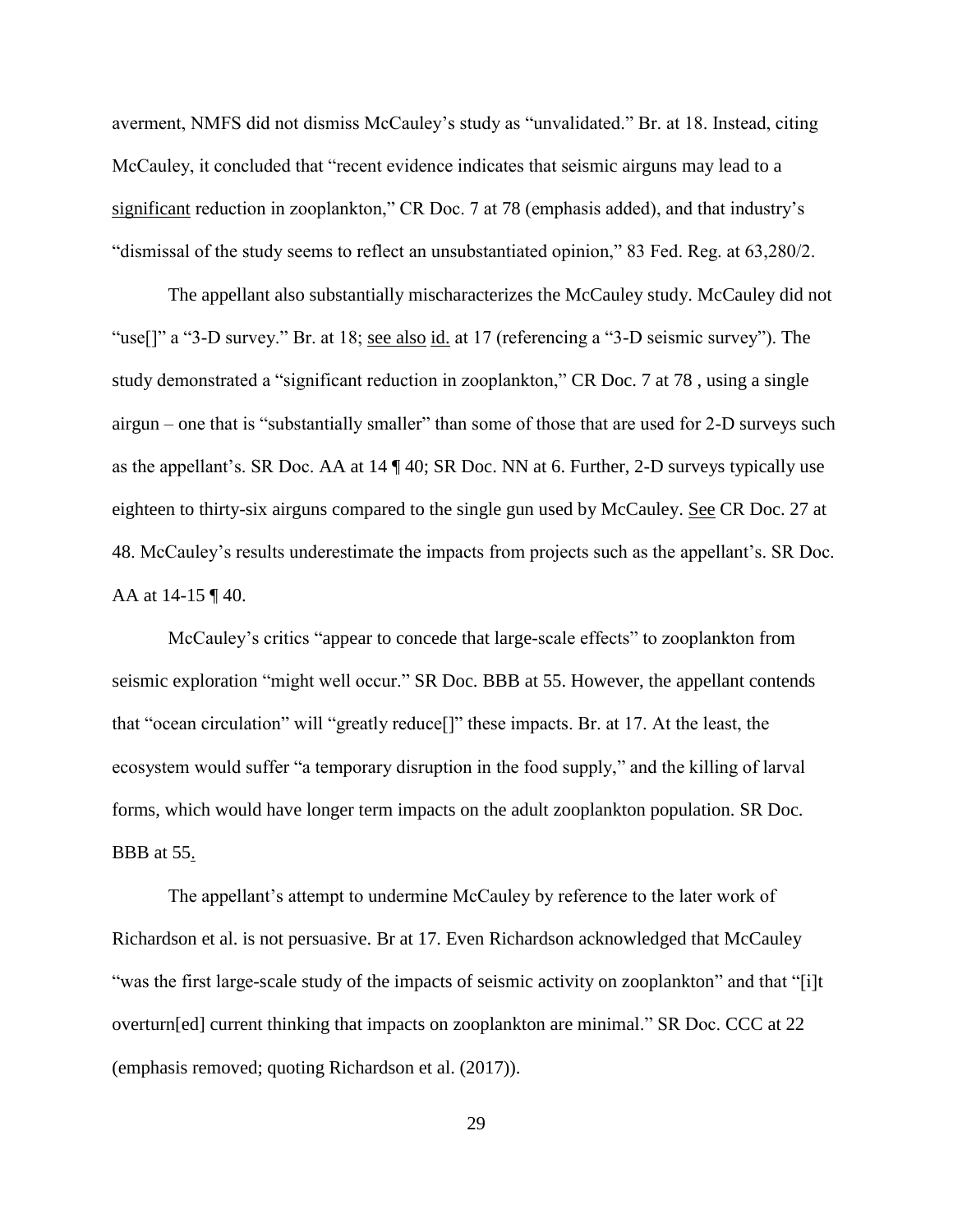Regarding the study by Paxton et al., the appellant contends that "Paxton does not provide data that can be used to infer that fish are displaced or are harmed by seismic surveys." Br at 19. The Paxton study documented "a near complete abandonment of the reef habitat," SR Doc. DDD at 27, "during exposure to seismic noise, ... suggesting a multi-species response to airgun noise," SR Doc. MM at 5. The appellant is correct that Paxton does not provide evidence of long-term effects, but it does not refute those effects either. SR Doc. DDD at 28; see also id. at 27-28 (responding to criticisms of Paxton's study). Paxton's reef study is particularly relevant because it studied an area off the North Carolina coast designated as Essential Fish Habitat. SR Doc. CCC at 23.

*The proposed project fails the balancing test.* As demonstrated, the appellant's project fails to further the national interest identified in the Act. On the other hand, the impacts from seismic exploration have been documented, including by BOEM. These impacts will occur in both federal waters and in the State's coastal zone. Therefore, the appellant cannot show that the project's contribution to the national interest "outweighs the activity's adverse coastal effects." 15 C.F.R. § 930.121(b). Even if, for the sake of argument only, the activity's coastal impacts are minimal and the project has some minimal contribution to a statutorily-recognized national interest, the project's minimal contribution to the national interest still would fail to "outweigh[] the activity's adverse coastal effects."<sup>10</sup>

#### **CONCLUSION**

<span id="page-31-0"></span>For these reasons, the Secretary should not override the State's consistency objection.

<sup>&</sup>lt;sup>10</sup> The State does not contend in this proceeding that there is any "reasonable alternative" that "would permit the activity to be conducted in a manner consistent with the enforceable policies" of its coastal management program. See 15 C.F.R. § 930.121(c); Br. at 22.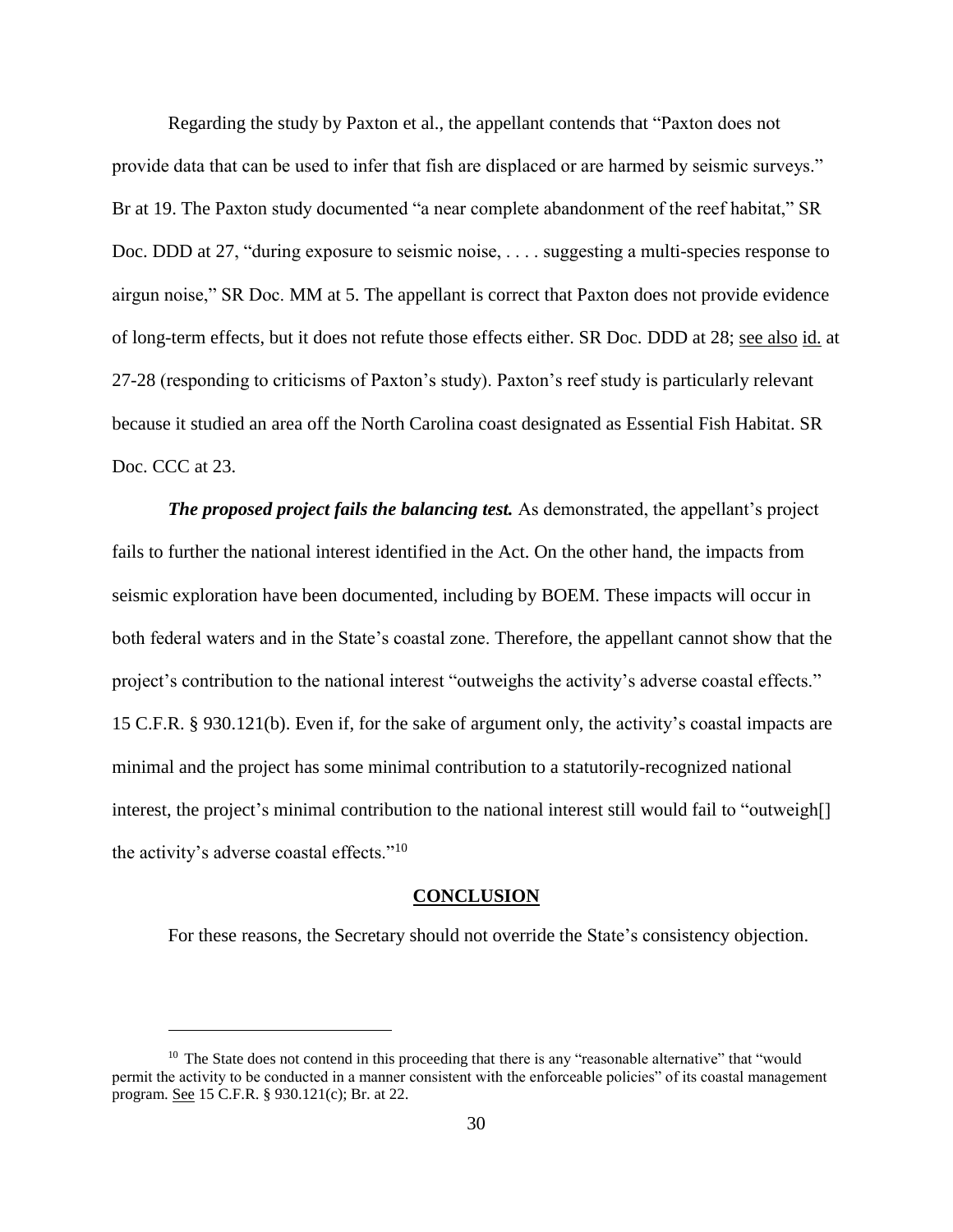Respectfully submitted,

JOSHUA H. STEIN Attorney General

By: /s/ Marc Bernstein Marc Bernstein Special Deputy Attorney General mbernstein@ncdoj.gov

> Mary L. Lucasse Special Deputy Attorney General mlucasse@ncdoj.gov

North Carolina Department of Justice Post Office Box 629 Raleigh, NC 27602 Phone: (919) 716-6956 Facsimile: (919) 716-6767 *Counsel for the State of North Carolina*

December 3, 2019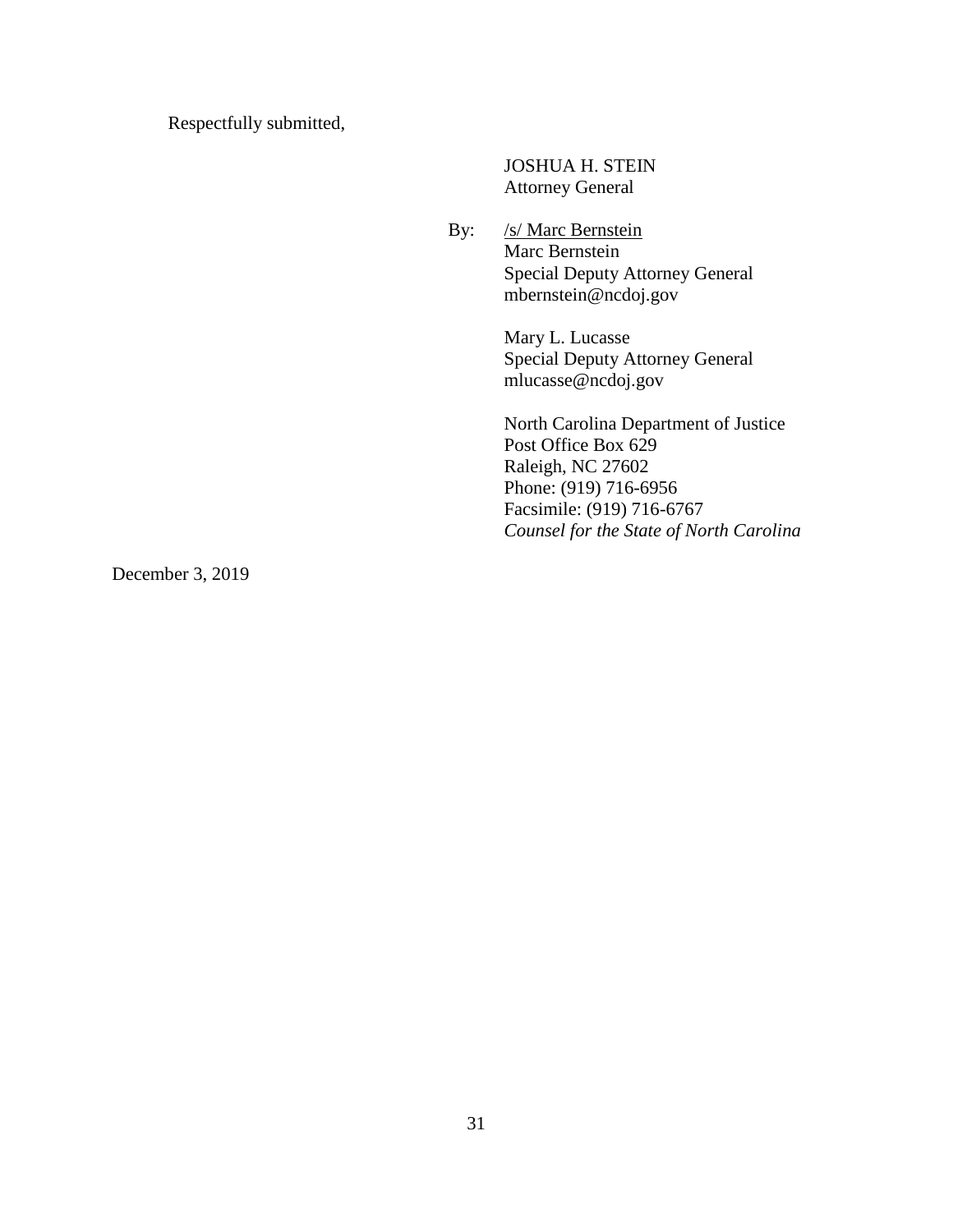#### **CERTIFICATE OF SERVICE**

<span id="page-33-0"></span>The undersigned certifies that the foregoing Brief of the State of North Carolina in Opposition to WesternGeco's Request to Override Consistency Determination has been served on all parties and/or counsel by electronic mail (by agreement of the parties) to the addresses shown below:

Ramona L. Monroe Stoel Rives LLP ramona.monroe@stoel.com

James Feldman Stoel Rives LLP james.feldman@stoel.com

Ariel Stavitsky Stoel Rives LLP ariel.stavitsky@stoel.com

> JOSHUA H. STEIN Attorney General

By: /s/ Marc Bernstein Marc Bernstein Special Deputy Attorney General

December 3, 2019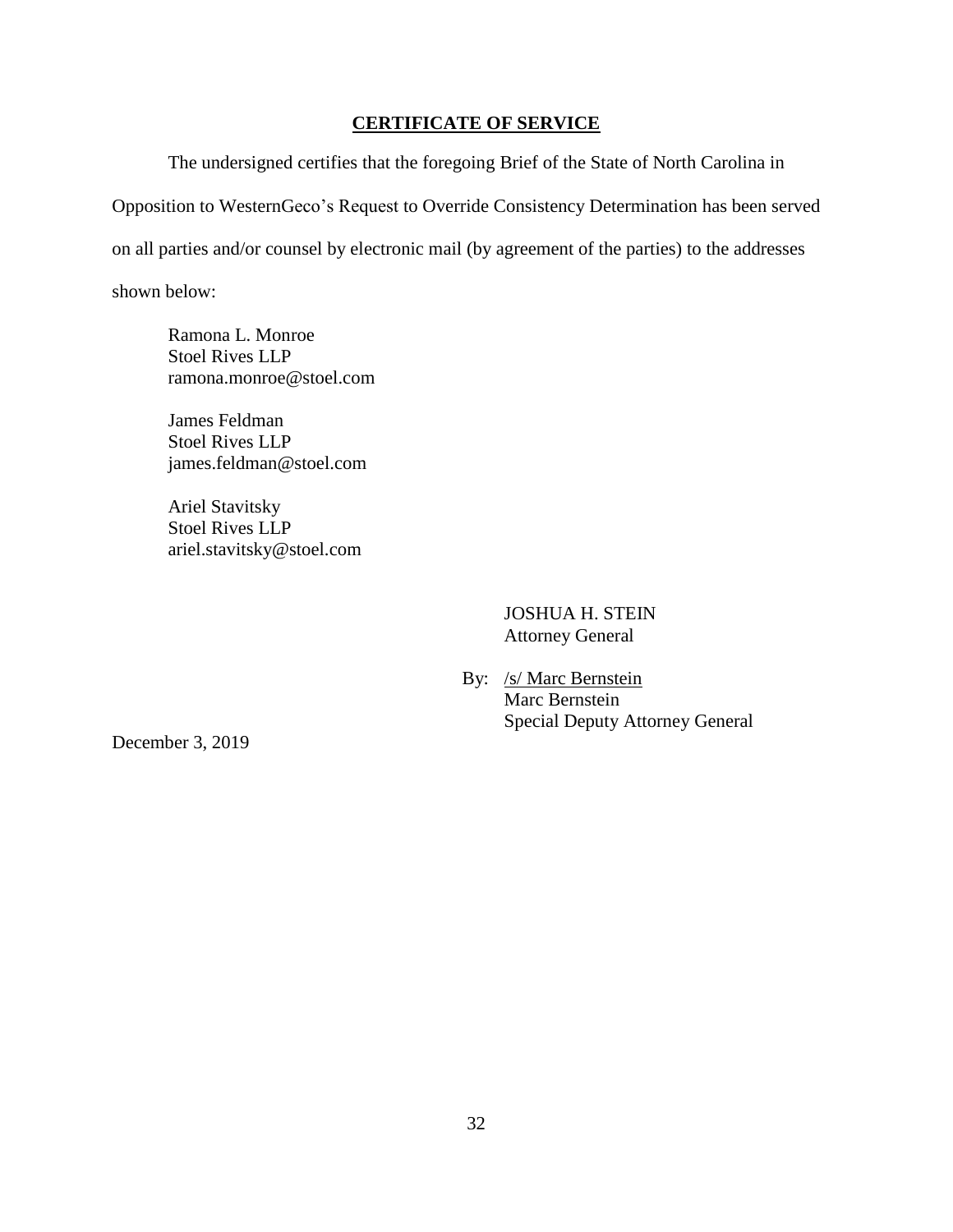### **INDEX TO APPENDIX**

### **STATE OF NORTH CAROLINA'S SUPPLEMENTAL RECORD DOCUMENTS**

- K . Bureau of Ocean Energy Mgmt., Atlantic Permit Applications
- L . Sec'y of the Interior, Order No. 3350 (May 1, 2017)
- M . Letter from Braxton Davis, Dir., N.C. Div. Coastal Mgmt. & N.C. Div. Marine Fisheries, to GXT, c/o Dan Virobik (Dec. 21, 2017)
- N . Letter from Braxton Davis, Dir., N.C. Div. Coastal Mgmt. & N.C. Div. Marine Fisheries, to MCNV Marine N. Amer. CGG, c/o Amber Stooksbery (Dec. 21, 2017)
- O . Letter from Braxton Davis, Dir., N.C. Div. Coastal Mgmt. & N.C. Div. Marine Fisheries, to Spectrum Geo, Inc., c/o Richie Miller, Pres. (Dec. 21, 2017)
- P . Letter from Braxton Davis, Dir., N.C. Div. Coastal Mgmt. & N.C. Div. Marine Fisheries, to TGS-NOPEC, c/o Gabriel Rolland (Dec. 21, 2017)
- Q . Letter from N.C. Gov. Roy Cooper to Kelly Hammerle, Chief, Natl. Oil & Gas Leasing Program Development & Coordination Branch, Leasing Div., Bueau of Ocean Energy Mgmt. (Mar. 9, 2018)
- R . Letter from N.C. Atty. Gen. Joshua Stein et al. to Kelly Hammerle, Chief, Natl. Oil & Gas Leasing Program Development & Coordination Branch, Leasing Div., Bueau of Ocean Energy Mgmt. (Mar. 9, 2018)
- S . U.S. Energy Information Admin., Annual Energy Outlook 2019 (Jan. 24, 2019)
- T . Pres. Barack Obama, Mem. on Withdrawal of Certain Areas off the Atlantic Coast on the Outer Continental Shelf From Mineral Leasing (Dec. 20, 2016)
- U . Total\_Energy\_Supply\_Disposition\_and\_Price\_Summary.csv (downloaded from U.S. Energy Information Admin. website on Nov. 11, 2012)
- V . U.S. Energy Information Admin., Oil & Gas Supply Module (Jan. 2019)
- W . Bueau of Ocean Energy Mgmt., 2019-2024 Natl. Outer Continental Shelf Oil & Gas Leasing Draft Proposed Program (Jan. 2018)
- X . U.S. Energy Information Admin., "The U.S. leads global petroleum and natural gas production with record growth in 2018" (Aug. 20, 2019)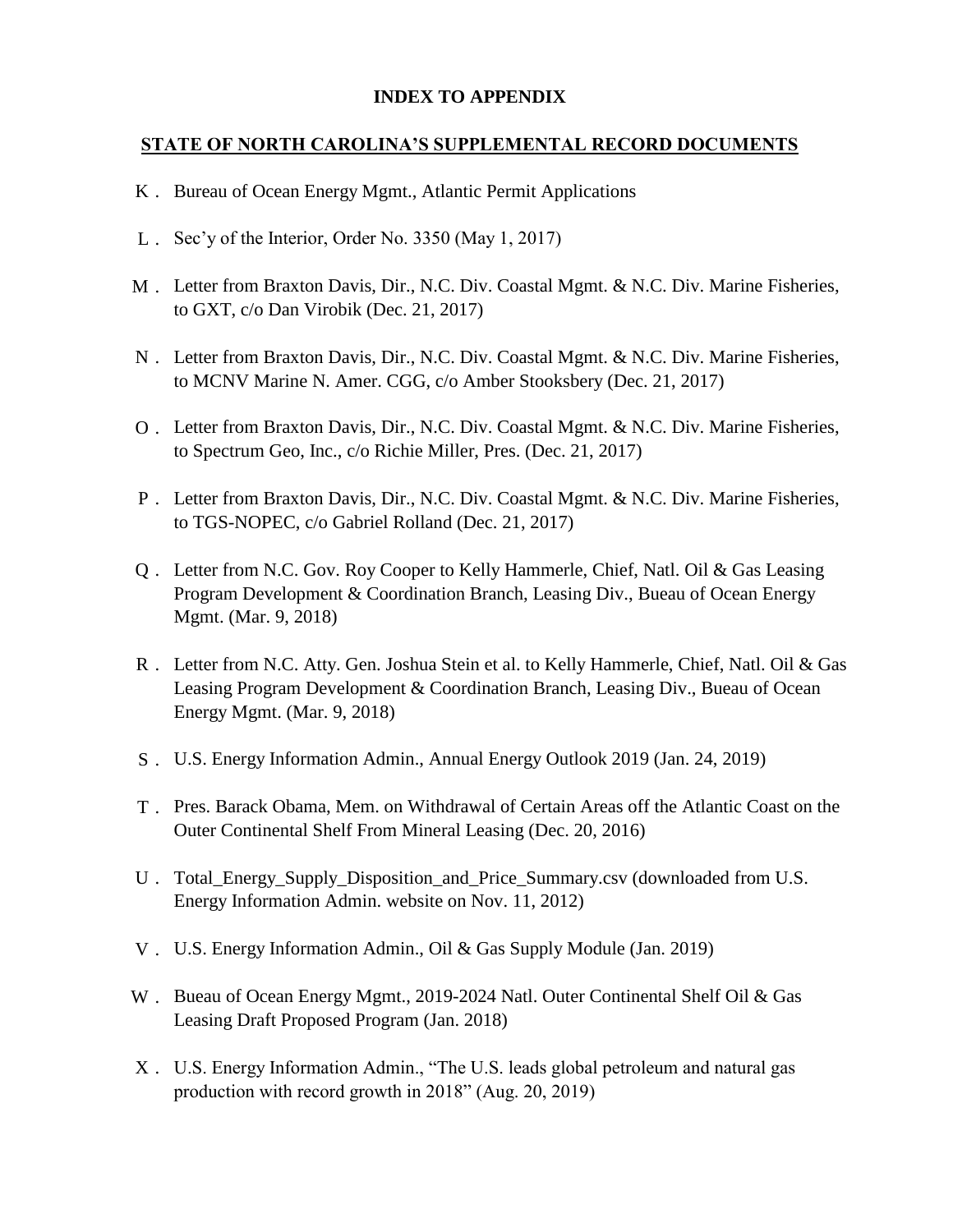- Y . "Pres. Donald J. Trump Is Unleashing Amer. Energy Dominance" (May 14, 2019)
- Z. Expert Declaration of Douglas Nowacek, Ph.D., submitted in S.C. Coastal Conservation League et al. v. Ross et al.*,* No. 2:18-cv-3326-RMG (D.S.C. Feb. 20, 2019) (ECF 124-3)
- AA . Expert Declaration of Dr. Aaron Rice, submitted in S.C. Coastal Conservation League et al. v. Ross et al., No. 2:18-cv-3326-RMG (D.S.C. Feb. 20, 2019) (ECF 124-5)
- BB . Supplemental Expert Declaration of Douglas Nowacek, Ph.D., submitted in S.C. Coastal Conservation League et al. v. Ross et al.*,* No. 2:18-cv-3326-RMG (D.S.C. Mar. 25, 2019) (ECF 233-2)
- CC . Supplemental Expert Declaration of Dr. Aaron Rice, submitted in S.C. Coastal Conservation League et al. v. Ross et al.*,* No. 2:18-cv-3326-RMG (D.S.C. Mar. 25, 2019) (ECF 233-4)
- DD . Expert Declaration of Dr. Andrew J. Read, submitted in S.C. Coastal Conservation League et al. v. Ross et al.*,* No. 2:18-cv-3326-RMG (D.S.C. Feb. 20, 2019) (ECF 124-4)
- EE . Supplemental Expert Declaration of Dr. Andrew J. Read, submitted in S.C. Coastal Conservation League et al. v. Ross et al.*,* No. 2:18-cv-3326-RMG (D.S.C. Mar. 25, 2019) (ECF 233-3)
- FF. Expert Declaration of Dr. Scott D. Kraus, submitted in <u>S.C. Coastal Conservation League</u> et al. v. Ross et al.*,* No. 2:18-cv-3326-RMG (D.S.C. Feb. 20, 2019) (ECF 124-2)
- GG . Supplemental Expert Declaration of Dr. Scott D. Kraus, submitted in S.C. Coastal Conservation League et al. v. Ross et al.*,* No. 2:18-cv-3326-RMG (D.S.C. Mar. 25, 2019) (ECF 233-1)
- HH . Expert Declaration of Dr. Peter L. Tyack, submitted in <u>S.C. Coastal Conservation League</u> et al. v. Ross et al.*,* No. 2:18-cv-3326-RMG (D.S.C. Feb. 20, 2019) (ECF 124-6)
	- II . [Supplemental] Expert Declaration of Dr. Peter L. Tyack, submitted in S.C. Coastal Conservation League et al. v. Ross et al.*,* No. 2:18-cv-3326-RMG (D.S.C. Mar. 25, 2019) (ECF 233-5)
	- JJ . Ryan D. Day et al., "Exposure to seismic air gun signals causes physiological harm and alters behavior in the scallop pecten fumatus," Proceedings of the Nat'l Acad. of Science (Sept. 18, 2017)
- KK . Quinn P. Fitzgibbon et al., "The impact of seismic air gun exposure on the haemolymph physiology and nutritional condition of spiny lobster, jasus edwardsii," Marine Pollution Bull. (Dec. 2017)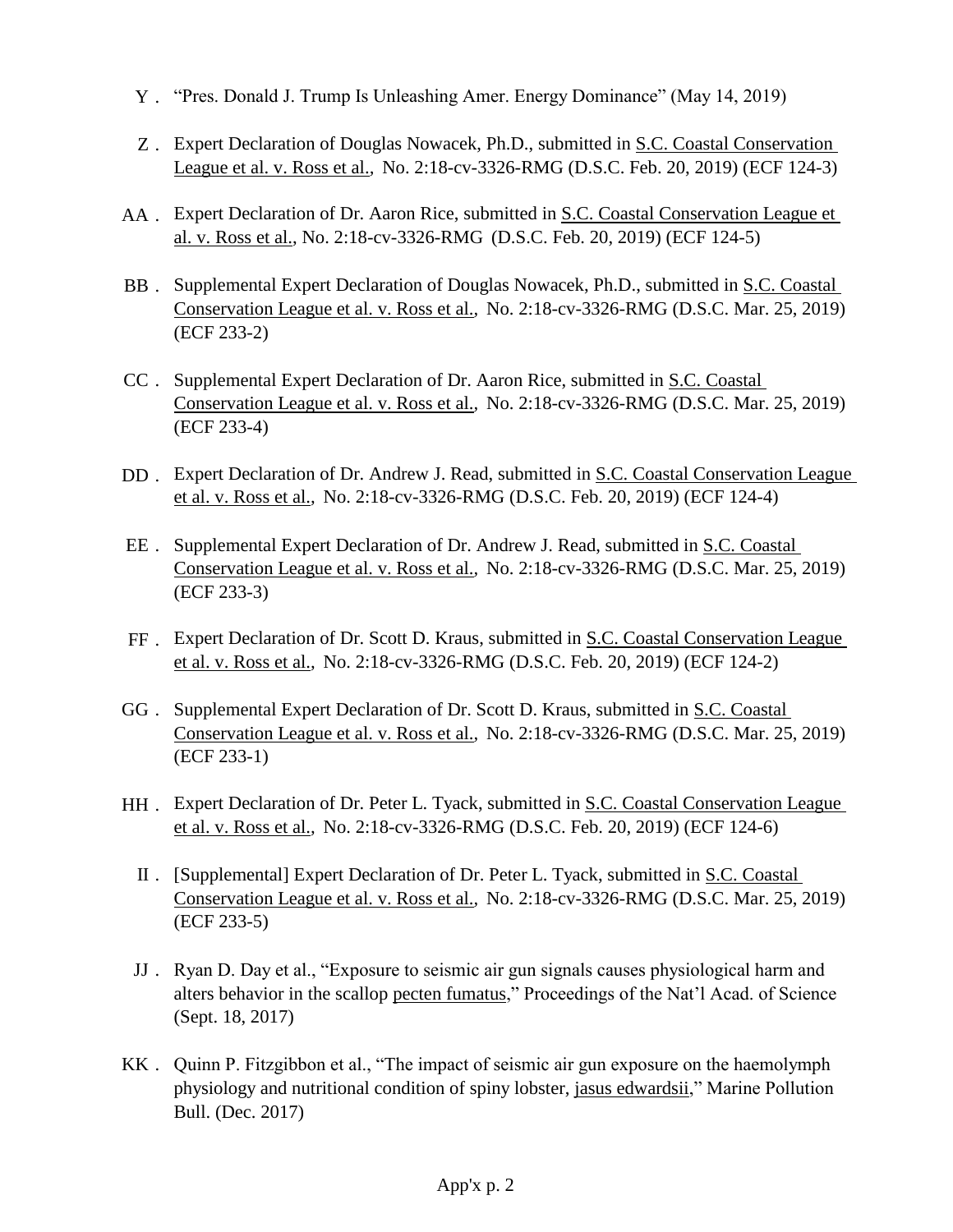- LL . A.G. Carroll et al., "A critical review of the potential impacts of marine seismic surveys on fish & invertebrates," Marine Pollution Bull. (2017)
- MM . Avery B. Paxton et al., "Seismic survey noise disrupted fish use of a temperate reef," Marine Pol'y vol. 78 (2017)
- NN . Robert D. McCauley et al., "Widely used marine seismic survey air gun operations negatively impact zooplankton," Nature Ecology & Evolution (June 22, 2017)
- OO . [Exhibit letter not used]
- PP . Letter from N.C. Gov. Roy Cooper to Wilbur L. Ross, Jr., Sec'y, U.S. Dept. of Commerce (July 21, 2017) (with attachment)
- QQ . Harry E. LeGrand et al., The Mammals of North Carolina Second Approximation (May 2017)
- RR . Barbie L. Byrd et al., "Strandings as indicators of marine mammal biodiversity and human interactions off the coast of North Carolina," Fishery Bull. (2014)
- SS . Expert Declaration of D. Ann Pabst, Ph.D. (Nov. 25, 2019)
- TT . Sherry White, "Ask the Aquarium: When's the Best Time to See Whales Off Our Coast?" The Pilot (Jan. 24, 2015)
- UU . Suggestions for Dolphin & Whale Watching in N.C. Coast, https://www.tripadvisor.com/Attractions-g659485-Activities-c61-t188- North\_Carolina\_Coast\_North\_Carolina.html (visited Dec. 2, 2019)
- VV . N.C. Whales & Whaling Symposium, https://ncmaritimemuseumbeaufort.com/annualnorth-carolina-whales-whaling-symposium/ (visited Nov. 25, 2019)
- WW . Randall R. Reeves et al, "History of Whaling In and Near North Carolina," NOAA Tech. Report NMFS 65 (Mar. 1988)
- XX . Natl. Oceanic & Atmospheric Admin. et al., Recovery Plan for the Northwest Atlantic Population of the Loggerhead Sea Turtle (Caretta caretta) (2d rev. 2008)
- YY . Reuters Business News, "U.S. FERC approves construction of four LNG export projects in Texas" (Nov. 21, 2019)
- ZZ . N.C. Wildlife Resources Comm'n, Sea Turtle Nest Monitoring Sys., http://www.seaturtle.org/nestdb/?view=1 (visited Nov. 23, 2019)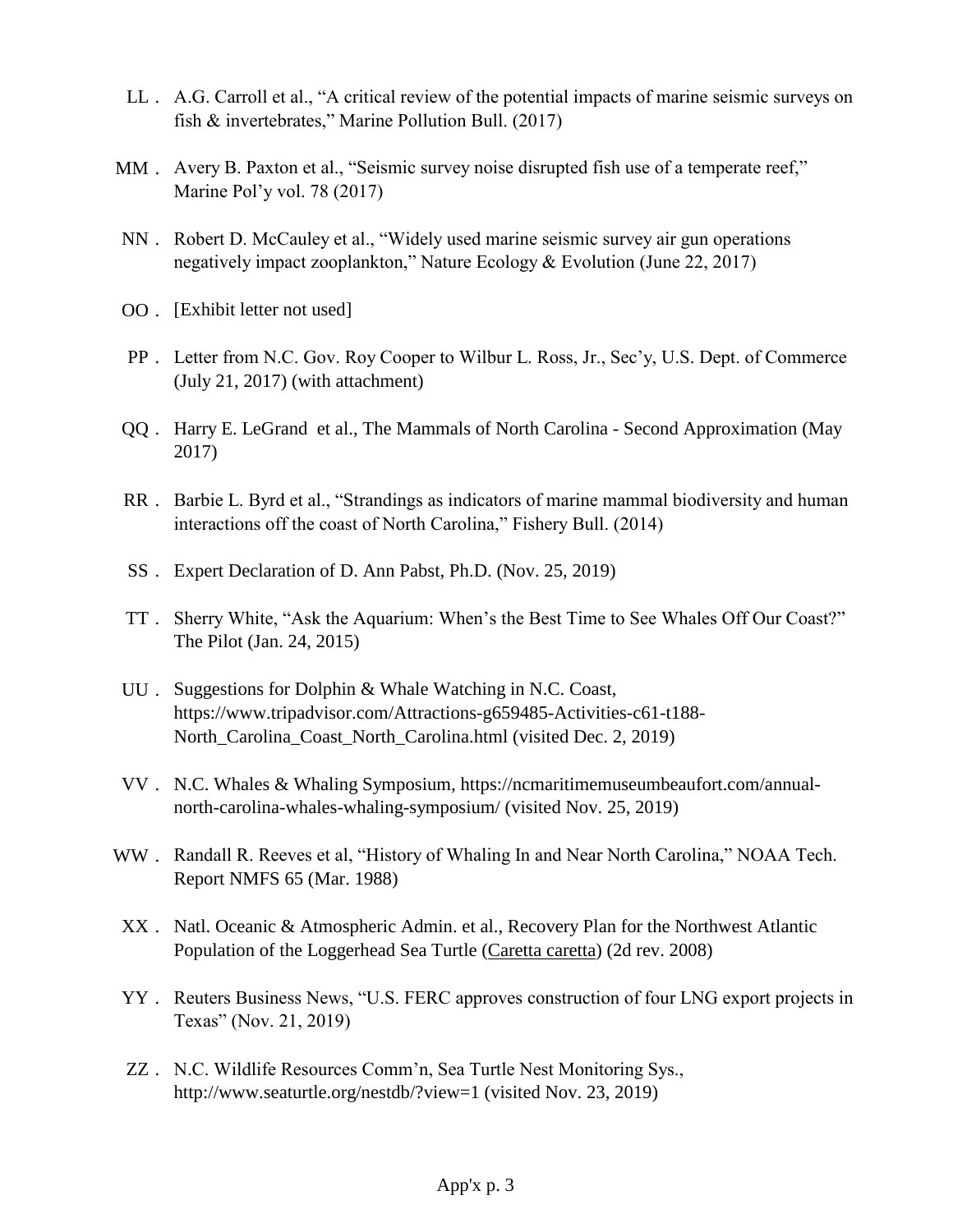- AAA . Declaration of Oona Watkins, submitted in S.C. Coastal Conservation League et al. v. Ross et al., 2:18-cv-03326-RMG (D.S.C. Feb. 7, 2019) (ECF 124-7)
- BBB . Expert Declaration of Lawrence B. Cahoon, Ph.D. (Nov. 25, 2019)
- CCC . Expert Declaration of Roger D. Shew (Nov. 22, 2019)
- DDD . Expert Declaration of Douglas Nowacek, Ph.D. (Nov. 27, 2019)
- EEE . Declaration of Walter D. Cruickshank, submitted in S.C. Coastal Conservation League et al. v. Ross et al., 2:18-cv-03326-RMG (D.S.C. May 9, 2019) (ECF 281-1)
- FFF . The New York Times, "Interior Dept. Delays Its Plan to Open U.S. Coastline to Drilling" (Apr. 25, 2019)
- GGG . Letter from Marc Bernstein, N.C. Dept. of Justice, to Dr. Walter Cruickshank, Acting Dir., Bureau of Ocean Energy Mgmt. (Aug. 5, 2019)
- HHH . List of documents submitted to Bueau of Ocean Energy Mgmt. by N.C. on Aug. 5, 2019

## **DOCUMENTS FROM THE CONSOLIDATED RECORD TO WHICH THE STATE OF NORTH CAROLINA CITES**

- CR 3 . Natl. Marine Fisheries Serv., Incidental Harassment Auth. (Nov. 20, 2018) (issued to WesternGeco)
- CR 7 . Natl. Marine Fisheries Serv., Biological Op. on the Bureau of Ocean Energy Mgmt.'s Issuance of Five Oil & Gas Permits for Geological & Geophysical Seismic Surveys off the Atlantic Coast of the U.S., & the Natl. Marine Fisheries Services' Issuance of Associated Incidental Harassment Auths. (Nov. 28, 2018)
- CR 8 . WesternGeco, Application for Permit to Conduct Geological or Geophysical Exploration for Mineral Resources or Scientific Research on the Outer Continental Shelf, File No. E14- 004 (Apr. 9, 2014)
- CR 9 . Letter from Michael Celeta, Reg'l Dir., Bureau of Ocean Energy Mgmt., to WesternGeco LLC (Jan. 6, 2017)
- CR 10 . Letter from Michael Celeta, Reg'l Dir., Bureau of Ocean Energy Mgmt., to WesternGeco LLC (May 16, 2017)
- CR 23 . Bureau of Ocean Energy Mgmt., Final Programmatic Envtl. Impact Statement for Atlantic OCS Proposed Geological & Geophysical Activities, vol. 1 (Feb. 2014)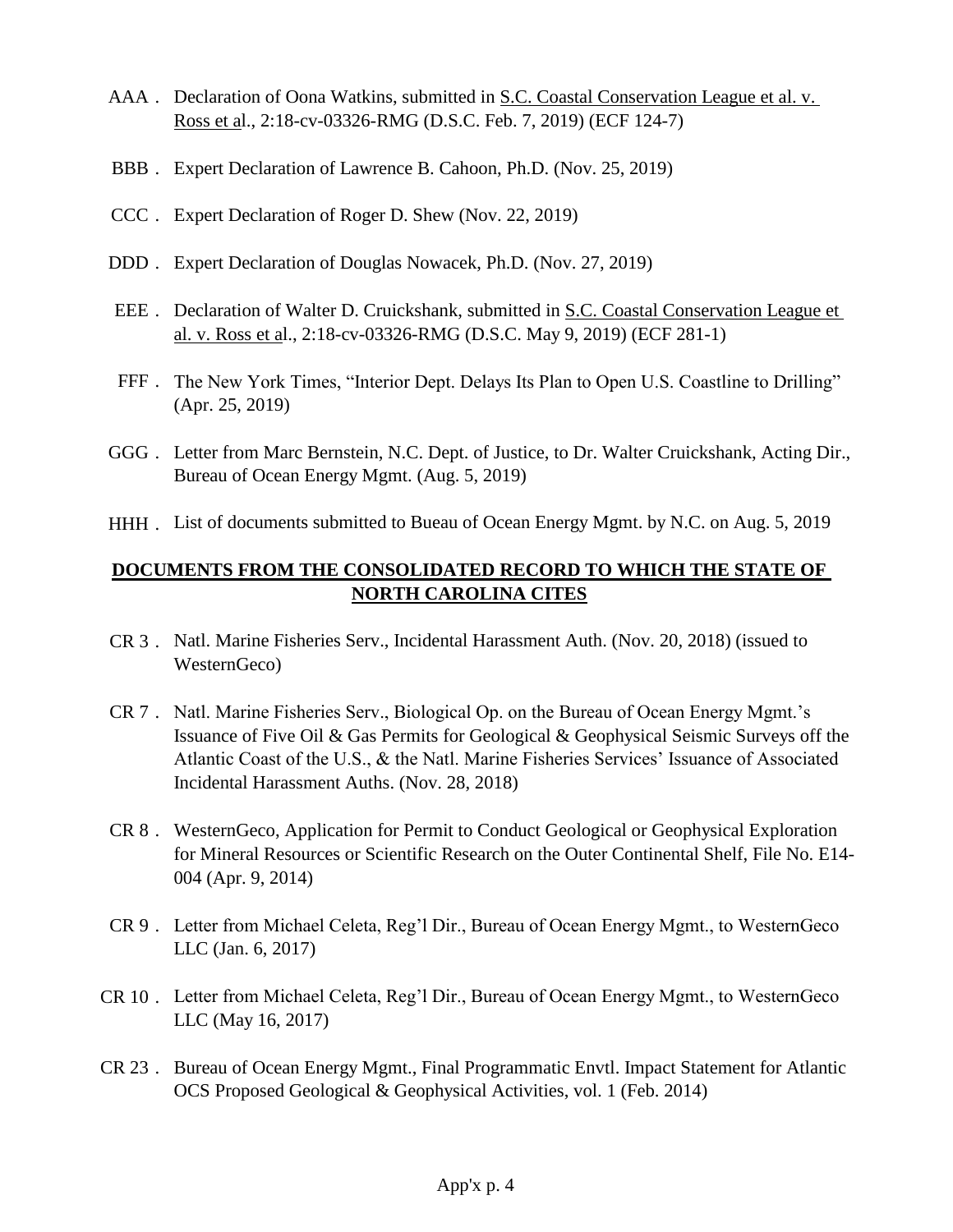- CR 27 . Collected industry comments re Atlantic geological & geophysical permit applications (various dates)
- NCR 1 . Letter from Braxton Davis, Dir., N.C. Div. Coastal Mgmt., to Paul Sholz, Acting Dir., Off. of Ocean & Coastal Resource Mgmt., Natl. Oceanic & Atmospheric Admin. (Aug. 20, 2014)

#### NCR 2 .

Letter from Jeffrey Payne, Acting Dir., Off. for Coastal Mgmt., Natl. Oceanic & Atmospheric Admin., to Braxton Davis, Dir., N.C. Div. Coastal Mgmt. (Nov. 18, 2014)

- NCR 3 . Letter from Gary Poole, Multiclient New Ventures Lead, WesternGeco, to Braxton Davis, Dir., N.C. Div. of Coastal Mgmt. (Mar. 12, 2019)
- NCR 4 . Letter from Braxton Davis, Dir., N.C. Div. Coastal Mgmt., to Gary Poole, WesternGeco (June 11, 2019)
- NCR 7 . WesternGeco's Notice of Appeal (July 10, 2019)

## **DOCUMENTS FROM THE SUPPLEMENTAL RECORD SUBMITTED BY THE APPELLANT TO WHICH THE STATE OF NORTH CAROLINA CITES**

- A . Letter from Braxton Davis, Dir., N.C. Div. Coastal Mgmt., to Spectrum Geo, Inc., c/o Richie Miller, Pres. (Apr. 22, 2015)
- B . Letter from Braxton Davis, Dir., N.C. Div. Coastal Mgmt., to GXT, c/o Dan Virobik (Apr. 23, 2015)
- C . Letter from Braxton Davis, Dir., N.C. Div. Coastal Mgmt., to MCNV Marine N. Amer. CGG c/o Amber Stooksberry (May 22, 2015)
- D . Letter from Braxton Davis, Dir., N.C. Div. Coastal Mgmt., to TGS-NOPEC, c/o Gabriel Rolland (June 16, 2015)
- F . Letter from Braxton Davis, Dir., N.C. Div. Coastal Mgmt., to Kelly Hammerle, Natl. Program Mgr., U.S. Bureau of Ocean Energy Mgmt. (Mar. 13, 2018)
- G . Letter from Braxton Davis, Dir., N.C. Div. Coastal Mgmt., to WesternGeco, c/o Gary Poole (Apr. 11, 2019)
- H . Letter from Braxton Davis, Dir., N.C. Div. Coastal Mgmt., to WesternGeco, c/o Gary Poole (Apr. 15, 2019)